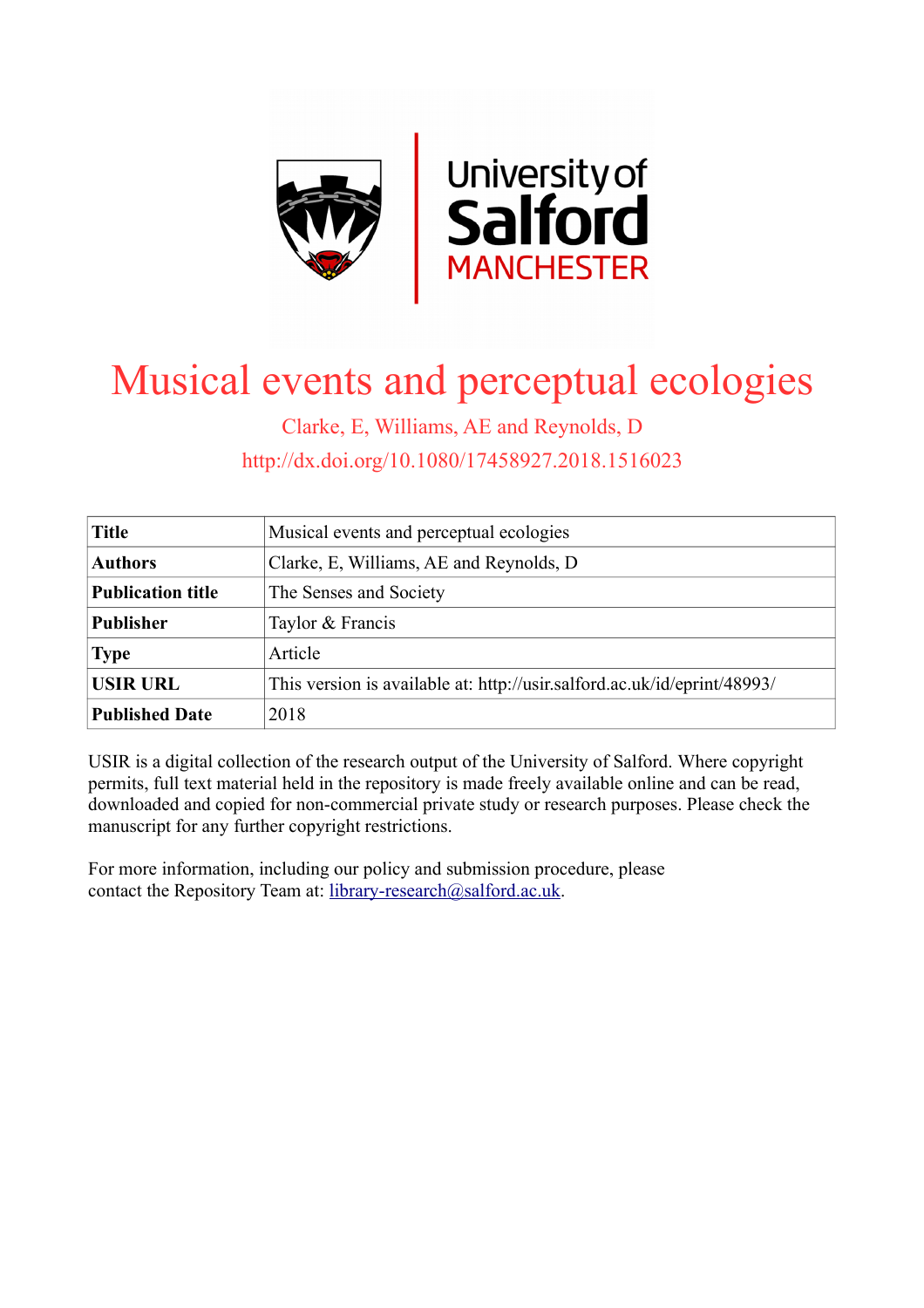#### **Musical Events and Perceptual Ecologies.**

#### **Eric Clarke, Faculty of Music, University of Oxford**

#### **Abstract**

This paper, followed by two responses, discusses the application of ecological theory to an understanding of a number of issues in the aesthetics of music. It argues for an understanding of music as based in event perception, with an expanded conception of the sources that are specified by those events. Building on the theory of affordances, it considers the limitations of an information theoretic conception of musical complexity, discusses the importance of perceptual learning (understood as shaping by a structured environment) in understanding the affordances of music for different listeners, and raises the challenging problem of the terms in which musical materials might be appropriately described. The apparent tension between ecological and aesthetic positions – in which adaptation and accommodation seem to be at odds with the Modernist aesthetic perspective which prioritises the unsettling and defamiliarising function of art – is confronted, before the paper concludes with some observations about different disciplinary perspectives on aesthetics, and matters of specificity and generality.

#### **Keywords**

Ecological theory, music, event perception, affordance, complexity, disciplinarity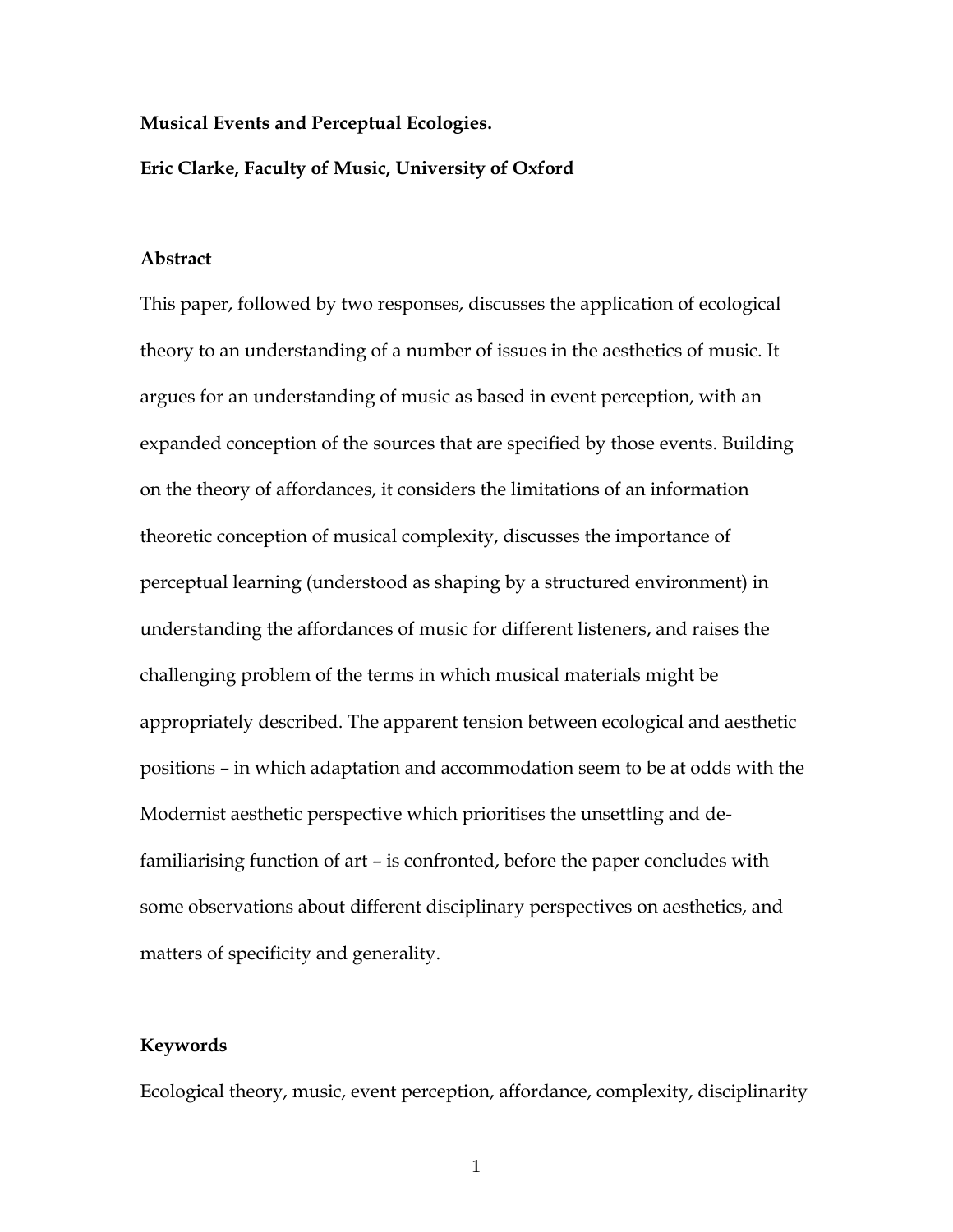#### **Aesthetics**

Aesthetics – certainly as it applies to music – has since its earliest Western beginnings been closely associated with questions of perception. Classical Greek writers (Plato, Aristotle, Aristoxenus among them) were preoccupied with how music *affects* people, as well as with more idealised notions of music's materials and organising principles. Similarly, Alexander Gottlieb Baumgarten – often credited with being the source of the Enlightenment (and post-Enlightenment) conception of aesthetics – also understood aesthetics as being intimately bound up with 'the science of what is sensed and imagined' (Guyer 2016), rather than with more abstract notions of beauty and value, as the subject has often been portrayed. But what approach to perception might be fruitful as a basis for aesthetic questions? The last twenty-five years or so has seen the steady development of work that has addressed the perception of music from a broadly ecological perspective (e.g. Balzano 1986; Clarke 1987, 2005, 2012; Windsor 2000; Reybrouck 2005, 2012; Krueger 2014), though seldom in a way that engages explicitly with aesthetic concerns. In this paper I examine some principles of perception from a broadly ecological perspective, considering the mutualism of perceivers and their environments (including the aesthetic characteristics of those environments); the ecological principle of affordance and its relevance to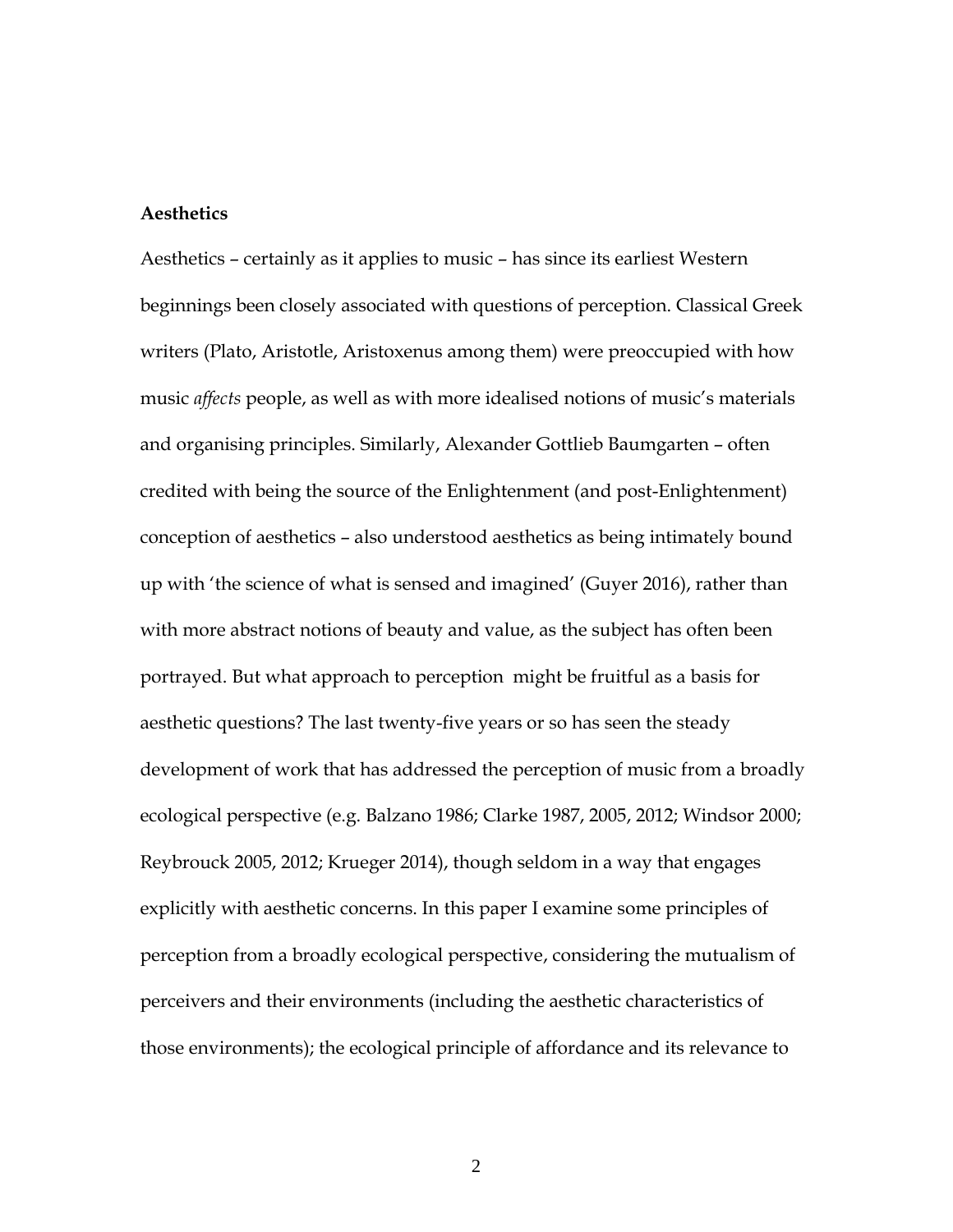music; the relationship between accommodation and critique within aesthetics; and finally some consequences of different disciplinary orientations.

#### **Event Perception and Music**

For organisms trying to flourish in an uncertain world, perception is fundamentally concerned with picking up what's going on in the world, and what to do about it. And 'what is going on', as well as what to do about it, is thoroughly relational, dialectically specified in the environmental information that is available with reference to the capacities of the organism. If on a warm day I notice a nicely placed and comfortable-looking chair, I may go over and sit on it to relax in the sun for a while. If I am a slightly overheated spaniel, I may notice the enticing pool of shade cast by this same four-legged object, and go over to lie on the cool ground that offers itself up under that conveniently placed horizontal surface. The chair-ness and sit-ability of the object that I notice as a human are *specified in* (i.e. are lawfully related to) the reflected light arriving at my visual system: the wood and metal of the object, and its consequent capacity to support human-scale weight; its human-scale height off the ground; the angle between its seat and back, specifying anticipated comfort; and so on.<sup>1</sup> Equally, the shadiness and lie-under-ability that I might notice as a dog are specified by the dark patch under an appropriately elevated (relative to my spaniel body size) horizontal roof that I can easily walk beneath to flop down. The different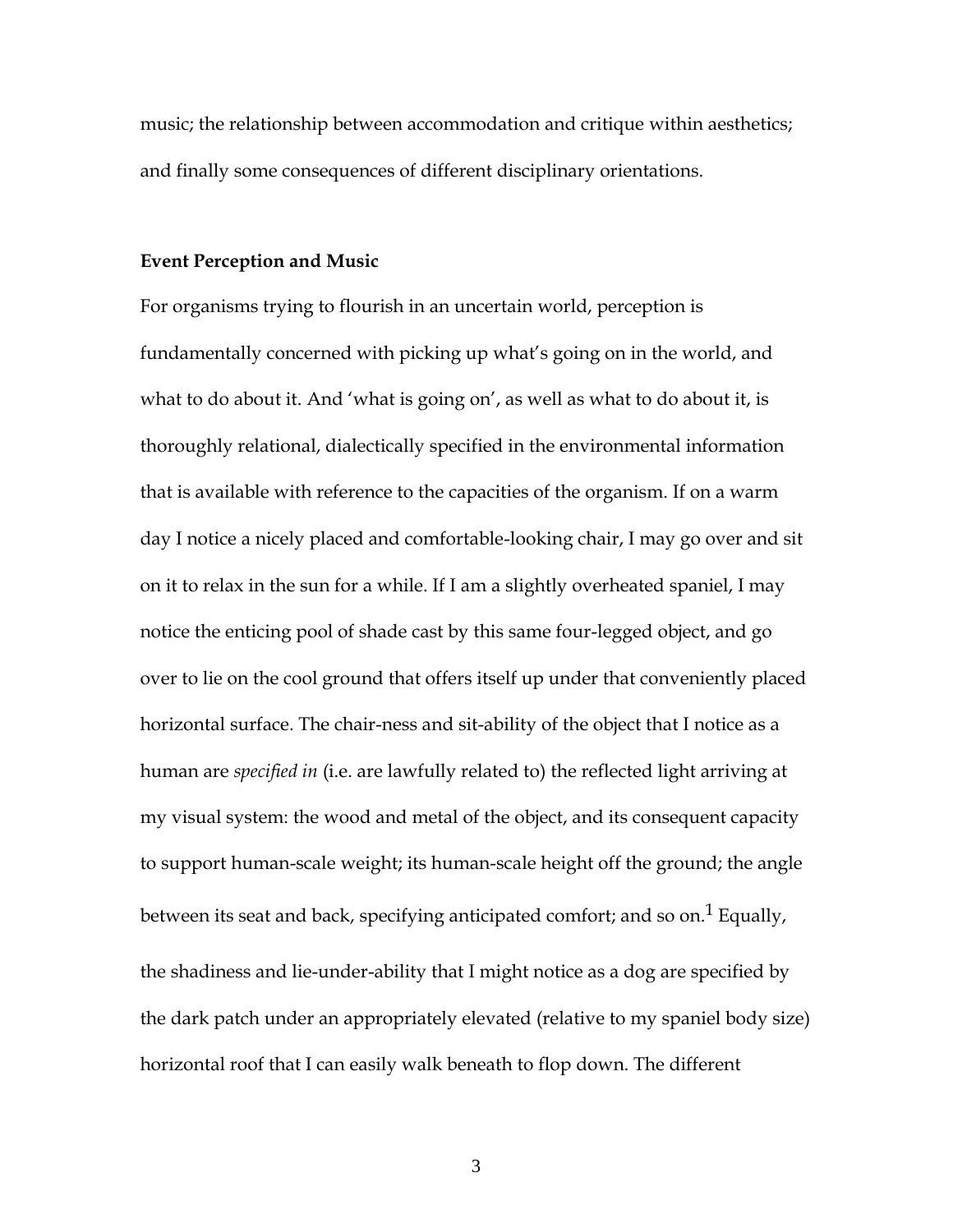opportunities that this notionally identical object offers are specified in the lawful relationship between the optical array and the size (low enough to sit on/high enough to get under), orientation (horizontal) and illumination (in the sun/shaded) of the object as seen from my perspective as either a human or a dog. And my actions in relation to it (sitting on it, flopping down under it) enact its meaning for me (warm relaxing chair; cool shady place).

Perception, then, is about discovering and acting upon the world's events (Bingham 2000; Chemero 2000) and meanings (what's going on and what to do about it), and to listen to music is to engage perceptually with music's events and meanings (what's going on in this music, and what to do about it). Perceptual principles can account for the ways in which listeners perceive structural processes in music, but in a more far-reaching manner people also listen to the ways in which musical sounds specify the wider world of which they are a part – and the sounds of music specify a huge diversity of objects and events: the instruments and recording media from which they emanate, the musical styles to which they belong, the social functions in which they participate, the emotional states and bodily actions of their performers, the spaces and places in which they are found, the discourses with which they are intertwined. Because instruments, bodies, loudspeakers, stages, cathedrals, and clubs are palpably physical, there is little difficulty in accepting them as sources that are specified in sound. I hear the sound *of* a drum kit, *of* vibrato, *of* a club as I pass its doorway. But there is more resistance to the idea that cultures, social practices, emotional states and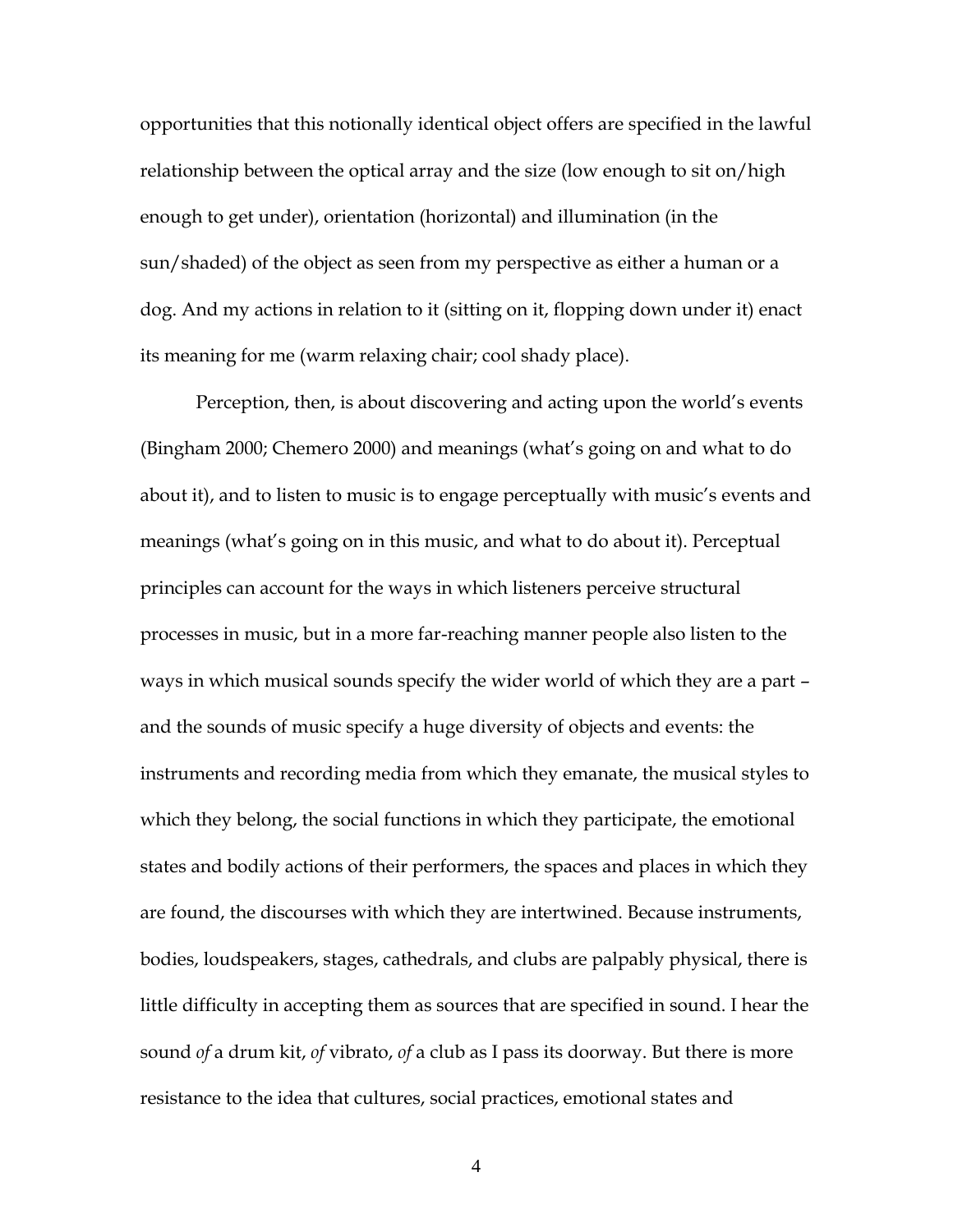ideological allegiances could be conceived as 'sources' (things that are specified in sound) because they seem too abstract, too non-material. This is unnecessarily restrictive: cultures, emotions and ideologies are not *only* material, but they are all manifest in material forms of one sort or another, amongst which there are the sounds of those phenomena. Vienna around 1900, or 1960s American minimalism, or the 2007 British dubstep scene are all cultures and sub-cultures that are manifest in, expressed through, and constructed by material forms (images, buildings, technological artifacts, language, clothing, hair styles) to which perceivers can be more or less attuned - and musical sounds are one of those material forms. These cultures and sub-cultures (and instruments, bodies, emotional expressions, social practices) are the *sources* of those sounds, since they constitute the conditions and circumstances that give rise to the music, and are specified in those sounds. In the same way, a cadence in A minor, a verse and chorus, or a Gavotte rhythm can be regarded as the sources of a sound that a listener hears – as being events that are specified in sound.

The structuralist orientation of both traditional musicology and the psychology of music has meant that both disciplines have tended to confine themselves to a consideration of the immediate sources that lie either within an individual work, or a style. In this respect, both traditions adopt a view of music as autonomous. By contrast, an ecological perspective addresses both immanent properties in music and also a far wider and more diverse range of other sources - without abandoning a commitment to the material manner in which these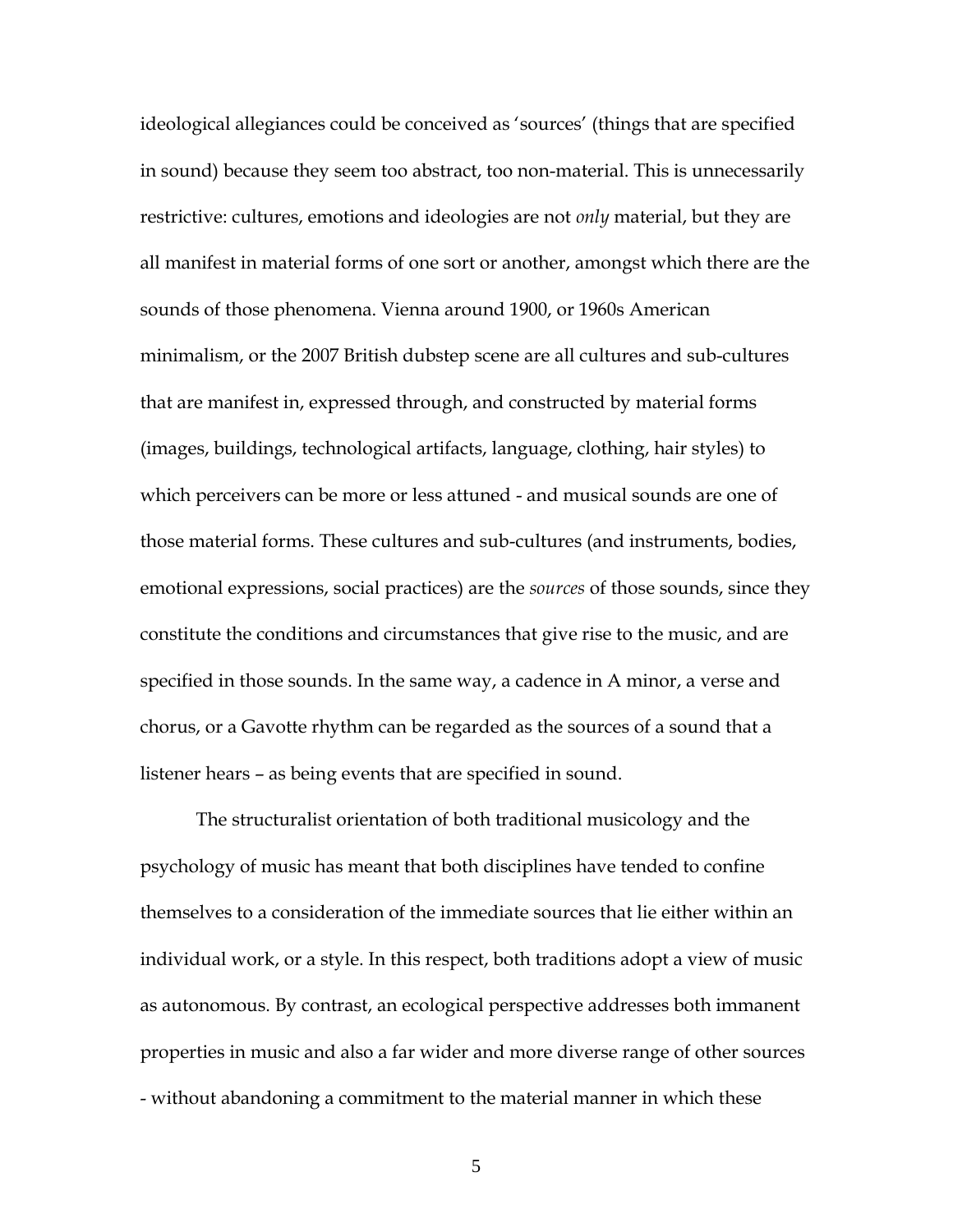sources are specified. Ecological theory focuses on the particular invariants distributed over different timespans - that specify different sources. A number of studies (Gjerdingen & Perrott 2008; Krumhansl 2010; Plazak & Huron 2011) have shown that so-called 'high level' attributes of music, such as genre, style, or cultural origin can be identified extremely quickly (often due to the manner in which they are specified by timbre) – much *more* quickly than supposedly more 'basic' attributes such as metre or tonality. It may require a longer stretch of music for someone to perceive that it is the Kronos Quartet playing than to perceive that there is a cello being played: but that does not imply a difference of level or abstraction. It may simply be that the invariant properties that specify the Kronos Quartet are not present at the start of the sound, or are distributed over a longer timespan.

Lastly, the objects and processes specified in sound may belong either to a real world or to a virtual world. Imagine that you are sitting in your room and a motorbike goes past in the street outside. It is uncontroversial to assert that the sounds arriving at your auditory system are structured in such a way that they specify a motorbike (to a listener enculturated into a world that has motorbikes, and who is attuned to the sound of motorbikes through perceptual learning – see below), and that the motorbike that they specify has a tangible and concrete reality that can be confirmed by going to the window to watch it go past. This is a motorbike in the real world. Now suppose that you download a soundclip called 'passing motorbike' and play it through your sound system. Depending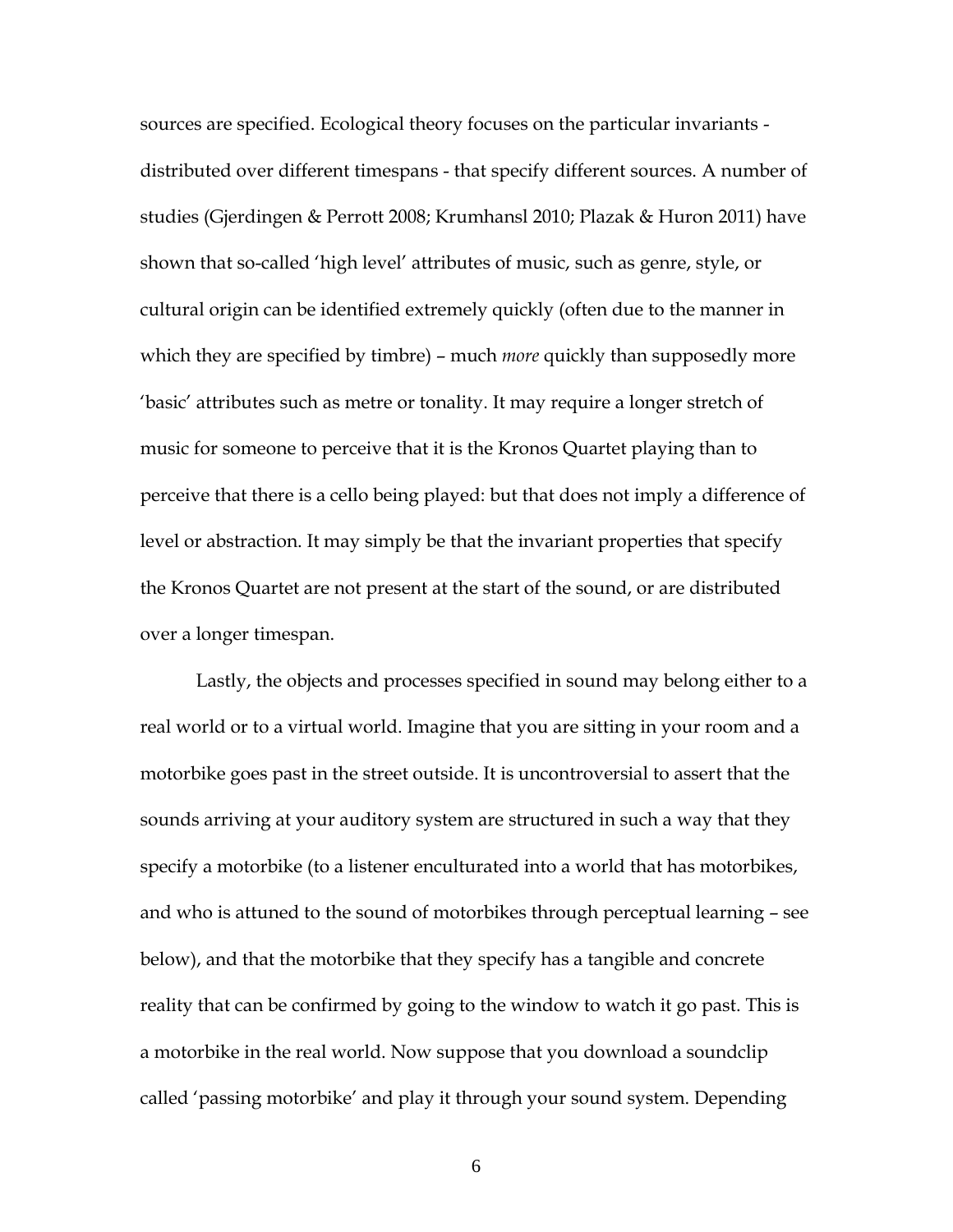on the quality of both the clip and the sound system, the acoustical information may be almost identical to the first case, but the motorbike that is specified has no existence in an immediate real world: nothing has *actually* moved, no real space has been traversed – however perceptually convincing it may be.<sup>2</sup> It is a motorbike in a virtual world – rather like the virtual images that obervers see when they look in a mirror. Recorded music specifies objects and events in a virtual world (as do films, television and video games in the equivalent visual domains). But even live instrumental music can specify a virtual world, as the sense of motion and space in music demonstrates. When, at the start of the first movement of Beethoven's Ninth Symphony, for example, we hear the bare A/E fifths of the strings, horns and woodwind, to which is added the descending line across the strings moving from A to E, down to a lower A and a lower E, and so on, gradually filling the musical texture, what is the textural 'space' that this material fills, and within what space does the downward movement of string line take place? The answer is: a virtual space, and one which can be thought of as helping to constitute 'the world of the work' – an idea to which I return toward the end of this paper.

#### **Commonalities and Distinctions: Perceptual Learning**

The mutualism of perceiver and environment (a fundamental principle of ecological theory) means that different perceivers at different times will be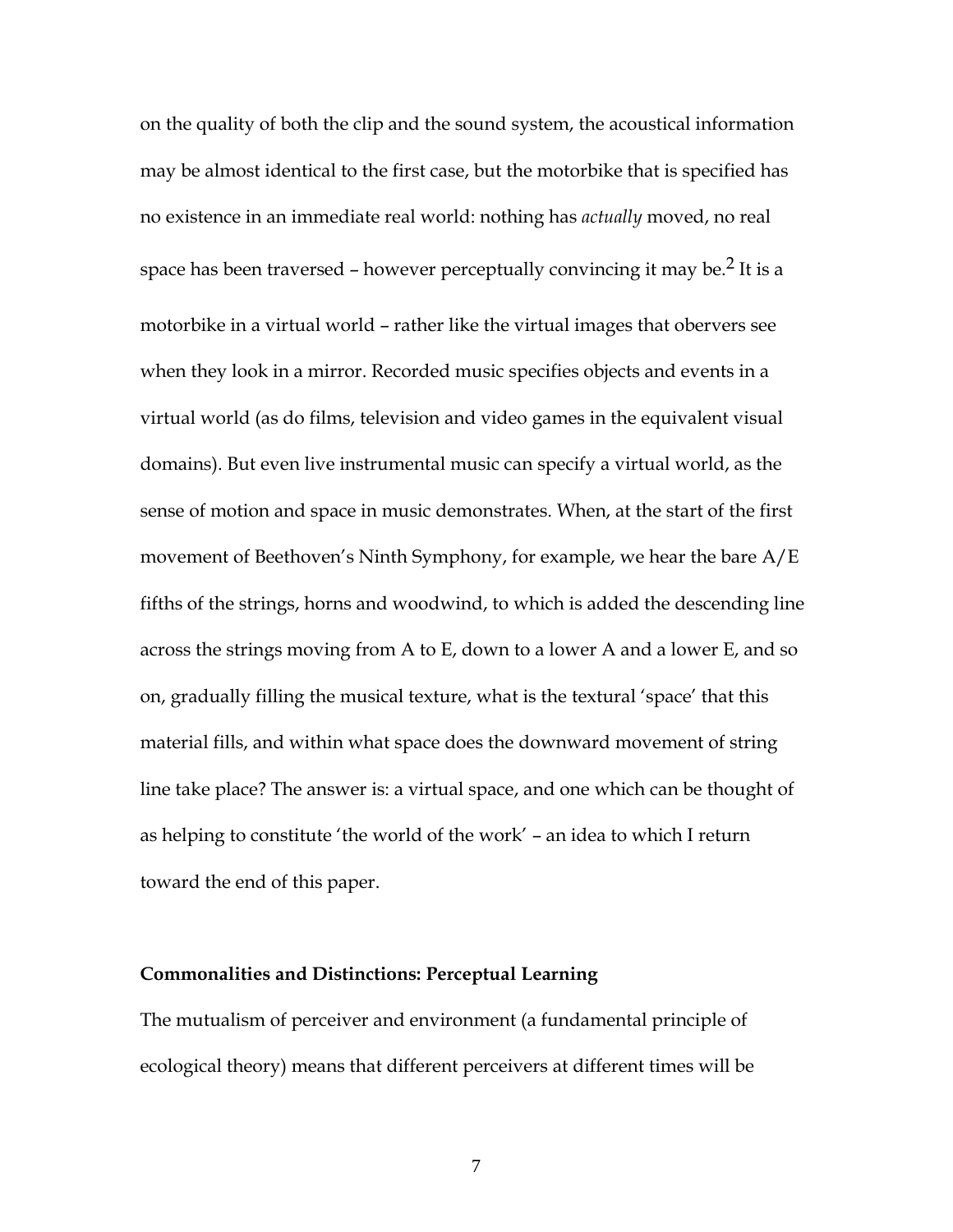attuned to different invariants. We all have the potential to hear different things in the same music - but the fact that we don't (or at least not all the time) is an indication of the degree to which we share a common cultural ecosystem, by which we are all similarly shaped. This commonality is only partial, and the explicit mutualism that characterizes an ecological approach means that listening must be considered in relation to the capacities of particular listeners, and particular groups of listeners, rather than in general or abstracted terms.

How and why listeners share perceptual sensitivities in relation to music, and are also more or less idiosyncratic in their perceptual attunement, is a question of perceptual learning. The vast majority of human beings are biologically endowed with overwhelmingly the same perceptual capacities and potential at birth. But exposure to the environment powerfully shapes our perceptual capacities – from day one and for the rest of our lives. $3$  And this is as true of our auditory (and musical) environments as of any other aspect of our world. Perceptual learning (which was extensively studied by Eleanor Gibson – e.g. E. J. Gibson 1969; and for a substantial review of recent ecological developmental theory see Szokolszky & Read 2018) can be understood as the differentiation of attention: at birth, human infants have relatively blunt, if powerful, perceptual (and motor) capacities which are intensely focused on a limited number of domains (hunger, comfort, sources of sustenance and companionship, etc.). Exposure to a highly structured environment shapes and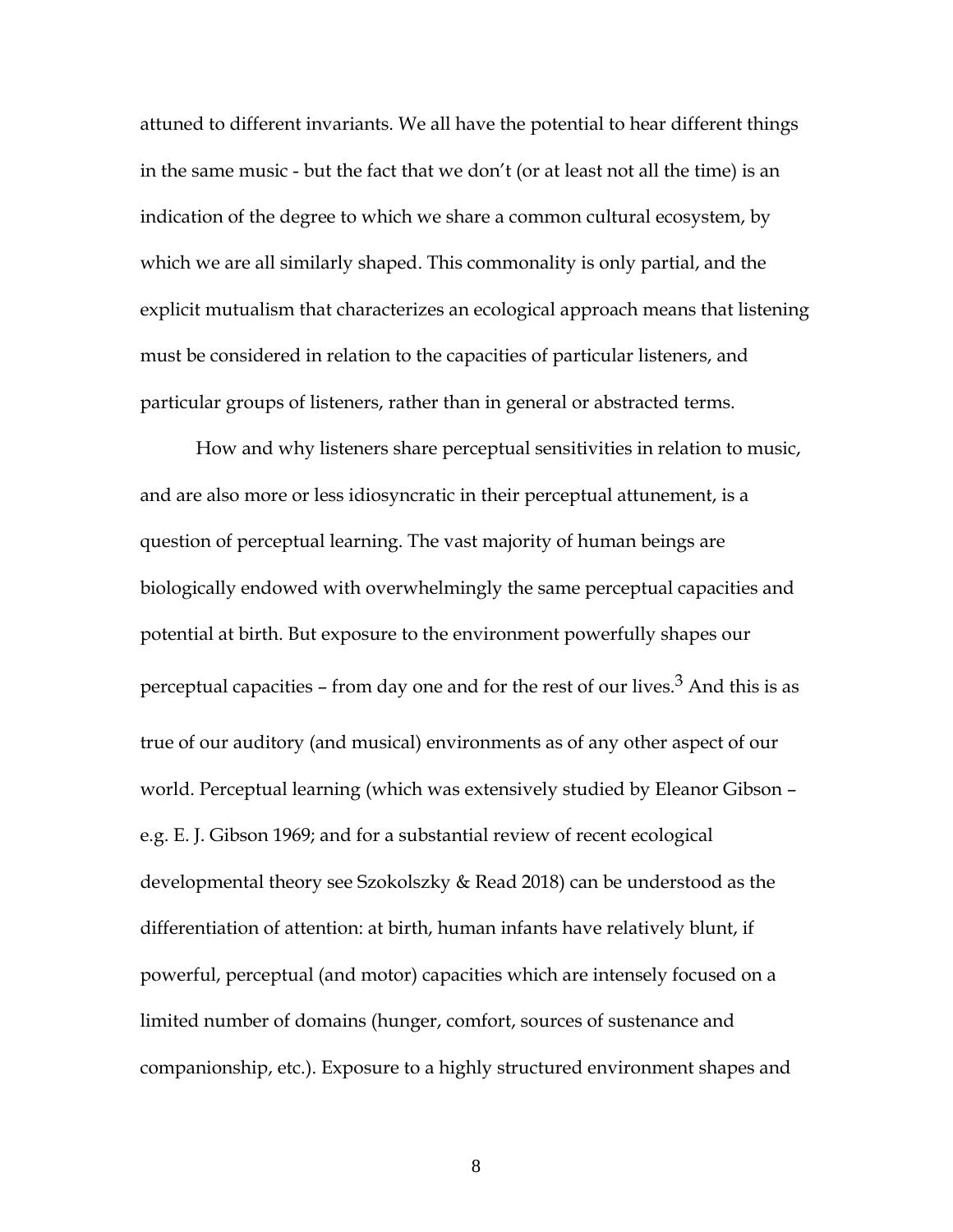differentiates these capacities, with the result that the developing infant (and later adult) becomes sensitive to distinctions in the environmental information that were 'always there' – but to which the perceiver had no access/sensitivity. Rather than conceiving of this as as the acquisition of knowledge, to be accessed activated by memory, it can be regarded as a sophisticated kind of shaping.

By analogy, consider those trees that are often found in places that have constant prevailing winds, such as on exposed coastlines, and which have been shaped by the wind. Their branches often grow almost parallel to the ground, shaped or driven by the wind and offering less damaging resistance to it than if they grew more vertically. As a result, the wind flows over the surface of the tree in a different pattern than would be the case were the tree to be more vertical, and the tree therefore continues to grow in an altered manner. Furthermore, the tree itself will cast a different patch of shade and shelter from the elements than it otherwise would, providing an ecological niche for other organisms (shadeloving ferns, mosses and lichens, and the organisms that live amongst them). Both of these consequences (altered wind flow resulting in altered growth pattern, and shady shelter) illustrate the reciprocal relationship between dynamically changing organisms and their dynamically changing environments (see e.g. Lombardo 1987). $4$  In analogous manner, an infant born into an early twenty-first century British environment (for example) will be shaped by the 'wind' of that culture in profound and continuous ways, and will in turn act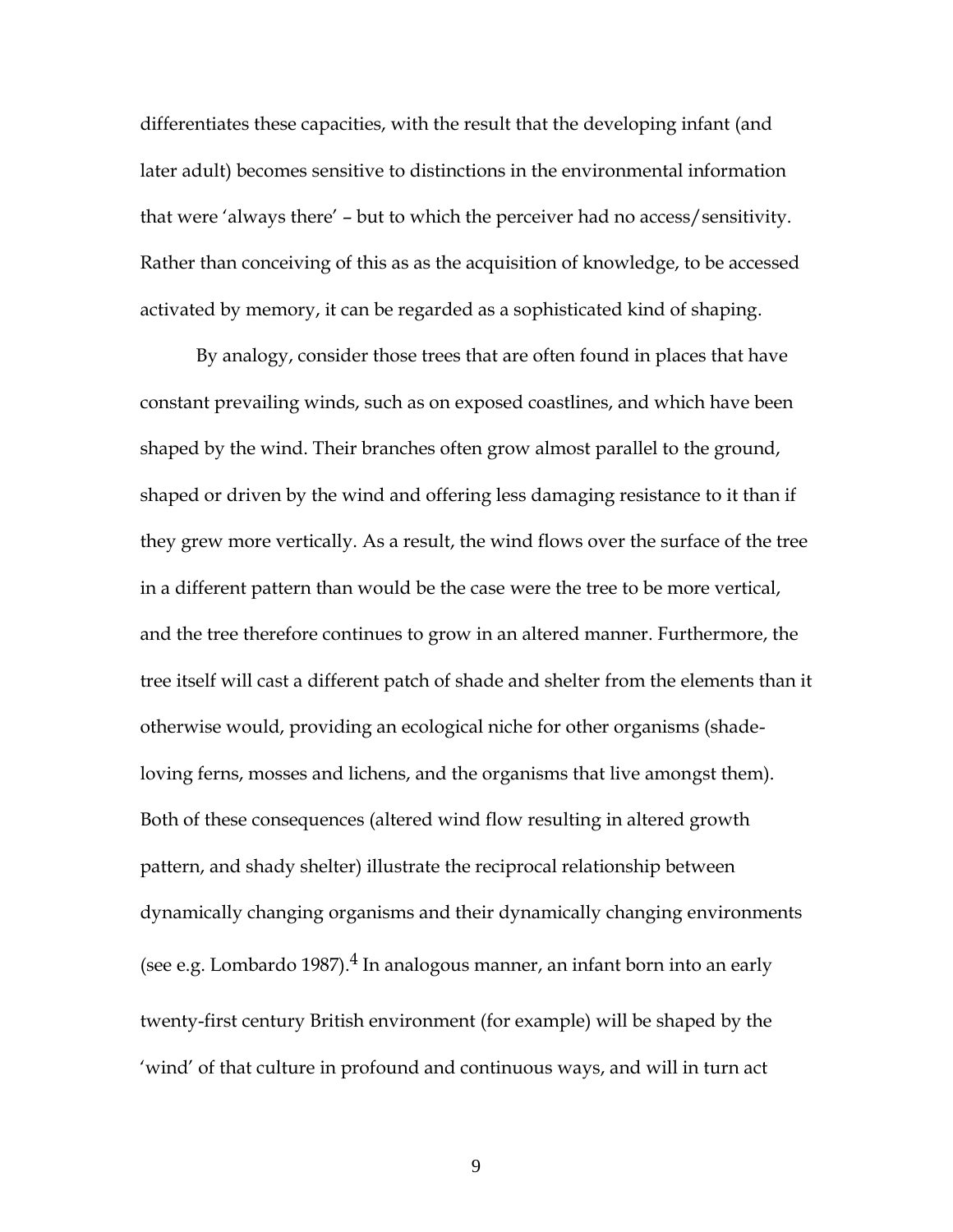within and upon that 'wind' in continually shaped and shaping ways. In specifically musical terms, this will almost certainly mean an early and constant exposure to the veritable hurricane of tonal and rhythmic structures and processes in which we live our lives, and which shape our musical sensitivities so profoundly. And this shaping – apparently passive in one sense (it is mostly an 'unsupervised' kind of shaping and learning) – is in reality as active as it is receptive: once shaped by and attuned to a particular musical environment, we seek out the niches in that environment in which we feel comfortable or which excite us, and avoid those niches that seem strange, incomprehensible or threatening; and with our voices and any other music-making resources that we find to hand (surfaces to bang on, instruments to play, software to run) we contribute to and perhaps modify those niches – or even construct appealing niches of our own.

#### **Physical and Ecological Descriptions of Musical Materials**

How might the musical materials with which we engage be appropriately described within an ecological framework? The dominating influence of the physical sciences makes it all too easy to assume that standard acoustical descriptions of sounds are the appropriate ones to use in perceptual research endorsed by the precision and technological sophistication of the instruments from which they are often derived. But an important distinction needs to be drawn between two kinds of acoustics: physical acoustics and ecological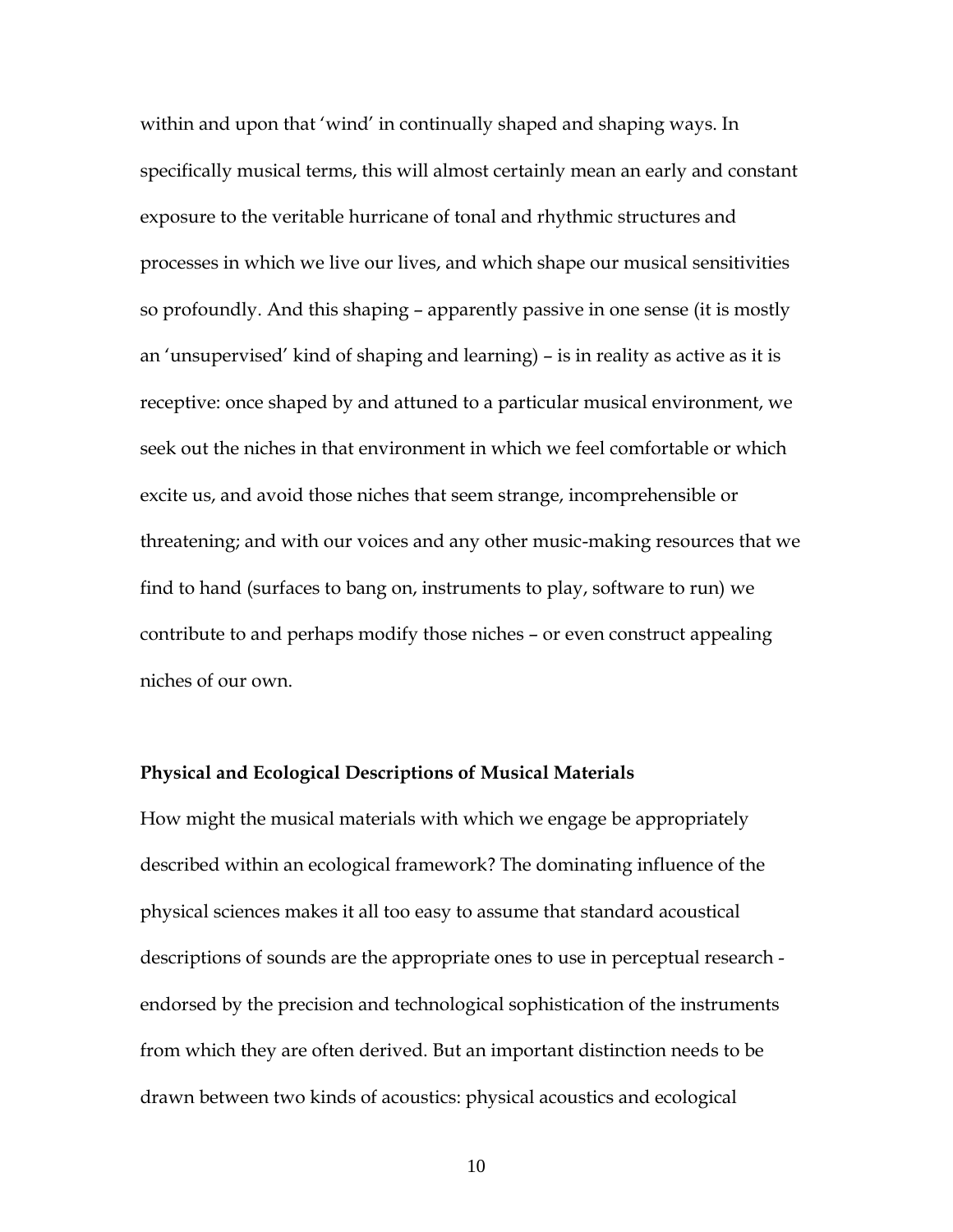acoustics. The spectrum photographs of passages of music shown in Cogan (1984), for instance, are concerned with physical acoustics. They illustrate physical facts about musical sounds, and can make no claims about the relevance of what is shown for a human listener. Imagine a spectrum photo with a fascinating and highly structured pattern of activity in a frequency range that is beyond the limits of human hearing. The photo is not a false representation of the stimulus, but it has no relevance for human listeners.

A similar point might be made about complexity – an issue that is germane both to questions of perception and aesthetics. How might perceptual complexity be theorised and perhaps measured? And what is the role of complexity in aesthetics? Figures 1 and 2 (from McAdams, Depalle & Clarke, 2004) show spectrograms of short sections of Ravel's *Bolero* and Kraftwerk's "Die Roboter" from *The Man-Machine* (1978).<sup>5</sup> While these representations provide a great deal of information about the distribution of intensity (shown as darkness) and frequency (vertical axis) in time (horizontal axis), and approximate to a comprehensive representation of the physical energy in the signal, they are of little value in trying to gauge the relative complexity of these two slices of music. One (the Kraftwerk) looks more clearly defined and more varied, and perhaps on

#### **<Figures 1 and 2 about here>**

that basis might suggest greater complexity. But all this spectral information conveys little or nothing about the musical events taking place in the two extracts (snare drum sounds, wind instruments, Spanish rhythm, etc. in one; synth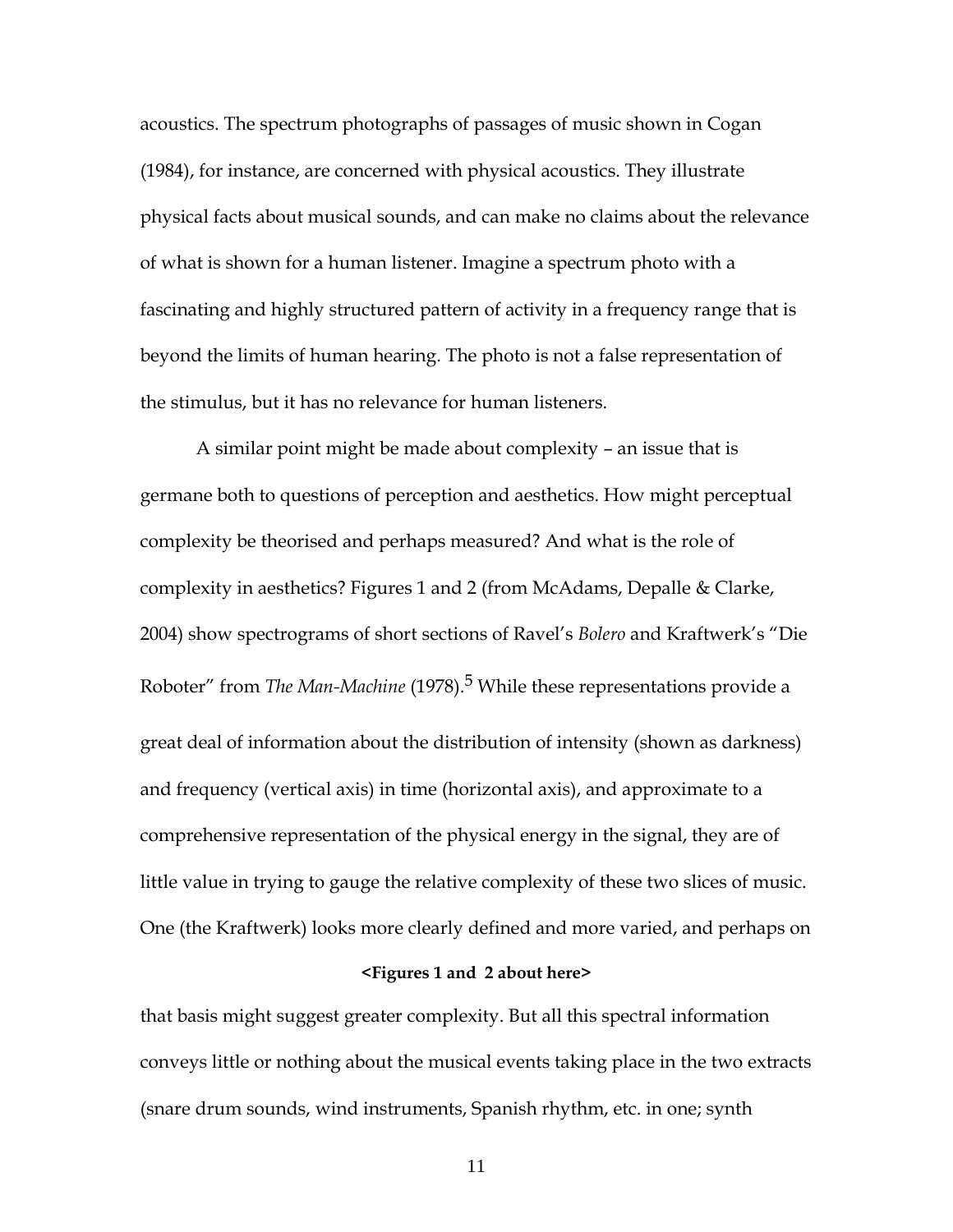sounds, futuristic electronica, reverberation, etc. in the other) – and it is the organisation, and wider cultural-ecological resonance, of those musical events that determines their perceived complexity. Influenced by a general enthusiasm for information theory in the 1960s, Leonard Meyer (1967) and Abraham Moles (1966) both presented attempts to understand musical complexity in terms of information theory, arguing the case for relating information-based complexity to aesthetic value – an approach that continues to find a place in more recent work by Eugene Narmour (Narmour 1990) and David Huron, for example (Huron 2006). But information theory, while attractively explicit about how the information content of an event can be defined (as the reciprocal of its probability), runs into hopeless difficulties when applied to the reality of actual musical materials. The event-to-event probabilities in the theme from Ravel's *Bolero*, for example, are – in ecological and perceptual terms – utterly different when a listener has arrived at the middle of the piece (cf. Fig 1), by comparison with the start, since by that point in the music a listener has already heard the rhythm and melody of the theme repeated many times.

More than that, an information theory approach has no capacity to take account of the wider cultural resonances/references of any of the material in this (or any other) music. A waltz or a march heard in the context of a Mahler symphony has a very different aesthetic and cultural complexity than it does at a New Year's eve ball or a military parade; just as the 'doo-wop' music performed by Frank Zappa and the Mothers of Invention on their 1970 album *Burnt Weeny*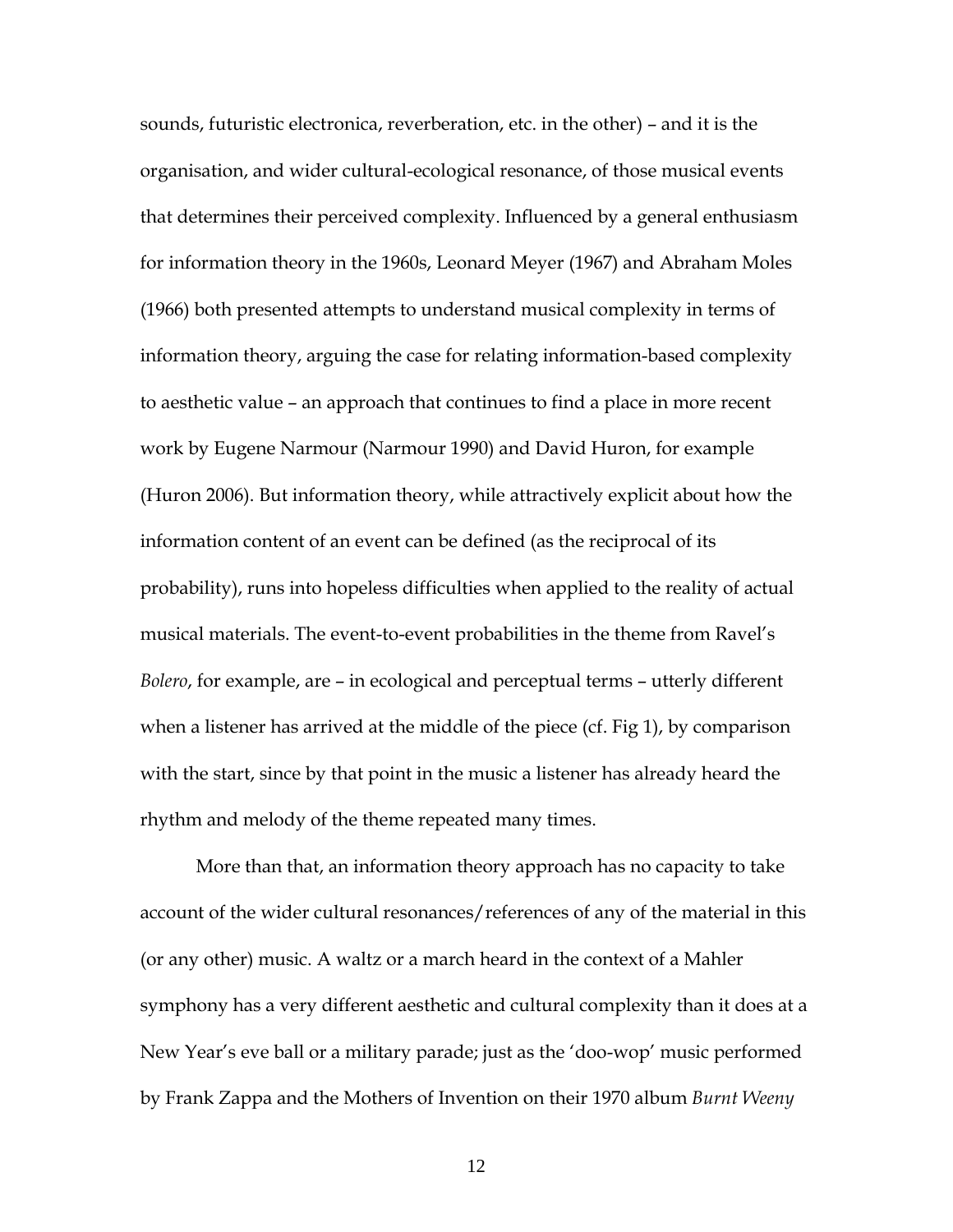*Sandwich* has a different aesthetic and cultural complexity than it does when performed by Randy and The Rainbows (e.g. their 1963 hit 'Denise').<sup>6</sup> The Zappa is a parody of this music (and perhaps also a curious kind of celebration of it), and this can direct the attention of a listener to different features of the music in the two cases: the exaggerrated and ludicrous quality of the falsetto singing, and banal lyrics and rhyme schemes in the Zappa, for example; and perhaps the vocal quality/blend and semitone harmonic shift halfway through the track in the case of The Rainbows. These differences are, of course, dependent on the cultural attunement of the listeners under consideration: a listener with no previous experience of Western music might hear little or no difference in complexity between a waltz in a Mahler symphony and a standard ballroom waltz; and someone who mostly listens to opera, or early music, and who has heard little or no pop music might hear no significant difference between the Zappa and Rainbows tracks. Complexity is a relational attribute that is a function of perceivers' sensitivities/competences in relation to environmental information. The same musical materials afford widely differing degrees of complexity to listeners with different listening skills, orientations and histories of perceptual learning.

Ecological acoustics – by contrast with physical acoustics – is the attempt to describe the properties of the environment in terms that are relevant to the perceptual capacities of the organism in question, a matter that is clearly species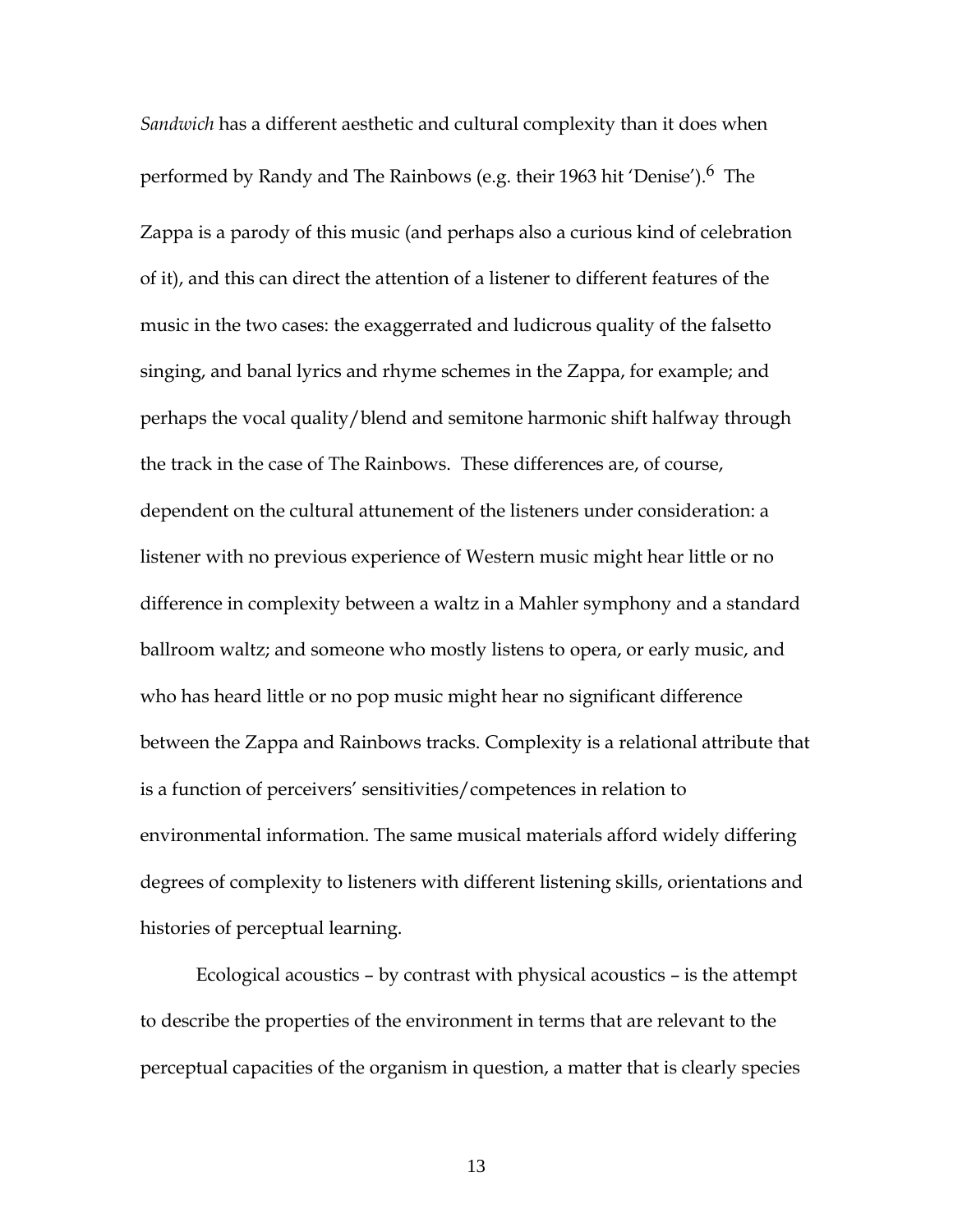specific. James Gibson pointed out that phenomena can be described at scales ranging from the subatomic, to the cosmic, but that 'the appropriate scale for animals is the intermediate one of millimeters to kilometers, and it is appropriate because the world and the animal are then comparable.' (Gibson 1966: 22) The general principle of ecological scale is an important counter to the belief that properties of perceptual objects must be significant simply because they can be shown to be there by a physical measuring device – and 'scale' is just one (relatively simple) aspect of what might be called ecological salience. What is needed is a systematic investigation of the stimulus properties that directly inform musical behaviours (including musical judgements), by analogy with other ecological investigations of the properties of the visual world that inform the successful co-ordination of perception and action (as, for example, in catching a ball). There is already some work that has made progress in this direction (e.g. Gaver 1993a, 1993b; Dibben 2001; Windsor and de Bézenac 2012), but there is still to a long way go – and there are significant problems to be addressed in defining how general or specific the 'user group' is assumed to be. Describing the affordances of the 1995 track 'Hell is round the corner', by Tricky (which is based around a sample from a 1971 Isaac Hayes song, and which features a deliberately emphasized 'vinyl' crackliness) is very different for someone who is attuned to those references (Hayes, vinyl as a medium, the past…) than for someone who is not.7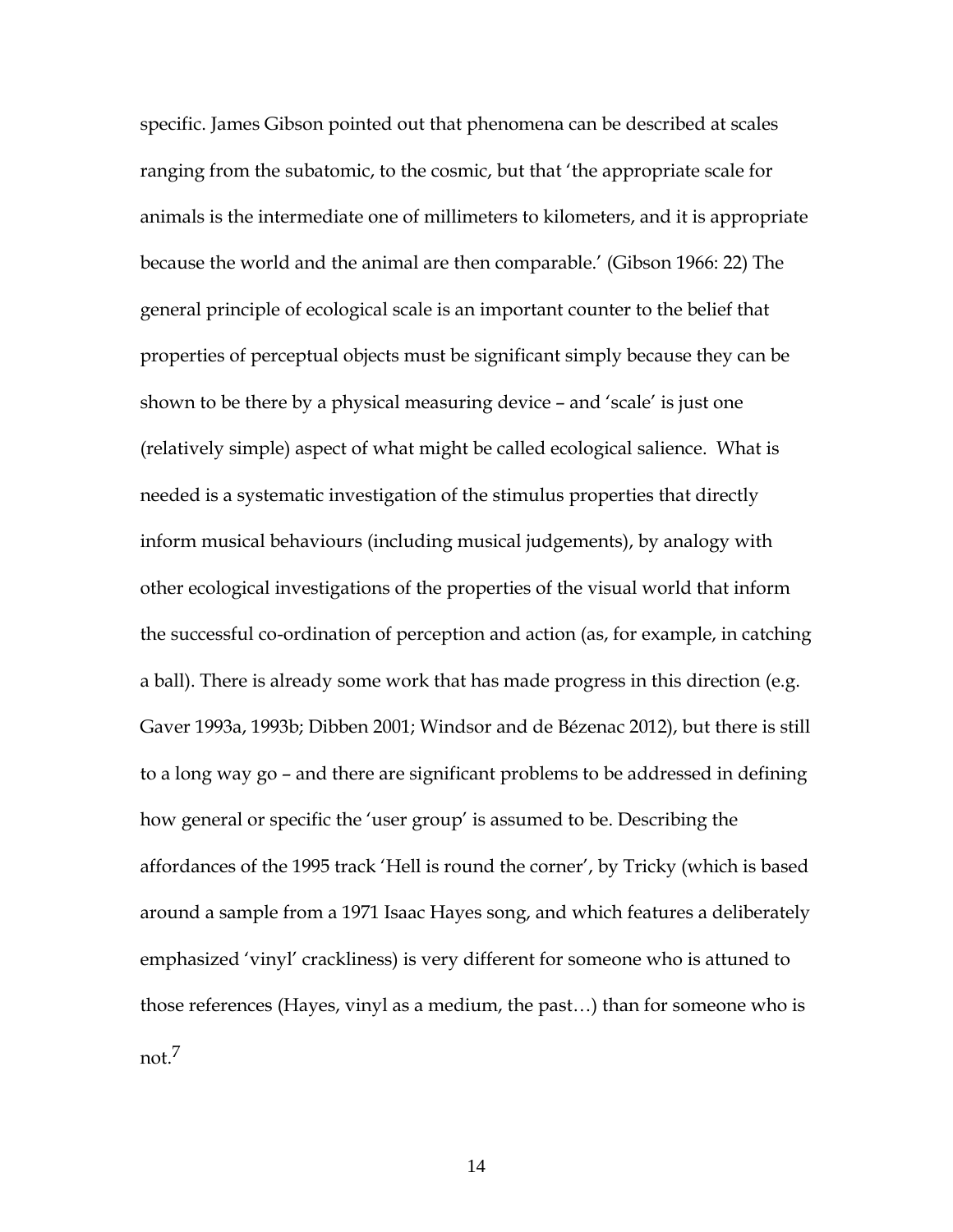#### **Perceptual Theory and Aesthetic Interpretation: Music's Affordances**

Is there a way in which an ecological perceptual approach might relate to the aesthetics of interpretation? At first sight it might seem that aesthetic interpretation should be incompatible with ecology, but the ecological approach can provide a 'grounding' that limits the infinite room for interpretative manoeuvre, and thereby helps to break the vicious circle that potentially undermines the whole enterprise. If everything is interpretation, then there are no constraints and we are in a relativistic free-for-all where the loudest or ideologically most powerful voice dominates. What Nicholas Cook (2002) has called the 'Scylla and Charybdis' of inherent versus socially constructed theories of meaning in music can be avoided by recognising that ecological principles can help to explain why interpretations don't just spread unchecked in every possible direction. Ecological theory offers the possibility of a different approach, based on the principle of affordances.

James Gibson coined the term 'affordance' to stand for the opportunities, functions and values that a perceiver detects in the environment. The concept depends on the mutual relationship between the needs and capacities of the organism, and the properties of objects and events. 'An affordance is neither an objective property nor a subjective property; or it is both if you like. An affordance cuts across the dichotomy of subjective-objective and helps us to understand its inadequacy. It is equally a fact of the environment and a fact of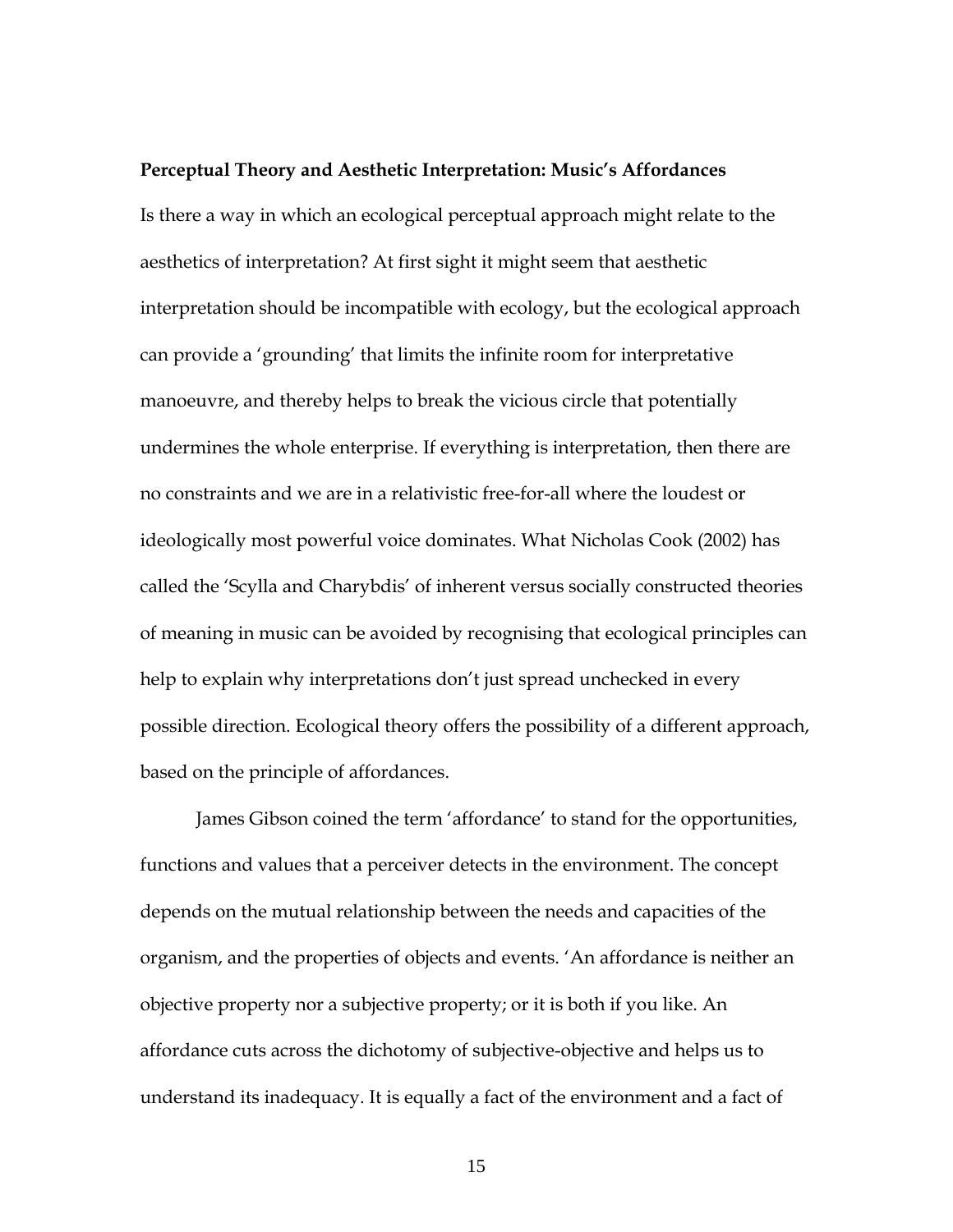behavior. It is both physical and psychical, yet neither. An affordance points both ways, to the environment and to the observer.' (Gibson 1979: 129) In the specific context of music, musical materials can be conceived as affording certain kinds of interpretations and not others. $8$  The much discussed recapitulation in the first movement of Beethoven's Ninth Symphony that Cook (2002) uses as an example for his own approach, affords interpretation both as 'murderous sexual rage' (McClary 1991, cited in Cook 2002) and 'the heavens on fire' (Tovey 1935-9, cited in Cook 2002), but not, for instance, 'world-weary indifference'; and the reason that it affords the first two interpretations but not the third is because the music has attributes that are consistent with the semantic requirements of some verbal interpretations and not others. Indifference and world-weariness have semantic requirements which this material cannot meet.

Central to the definition of affordance is the idea that the perceiver/event relationship affords an action – a reflection of the more general ecological principle of the reciprocity of perception and action. In this sense, my own use of the term affordance in the paragraph above appears somewhat non-standard, referring as it does to the relationship between musical material and a socially constructed interpretation. But interpretation is also action – the speaking, writing, gesturing and grimacing in which interpretation is manifest (see Ramstead, Veissière and Kirmayer 2016; Rietveld and Kiverstein 2014). To be more accurate, then (and a bit pedantic), the recapitulation of the first movement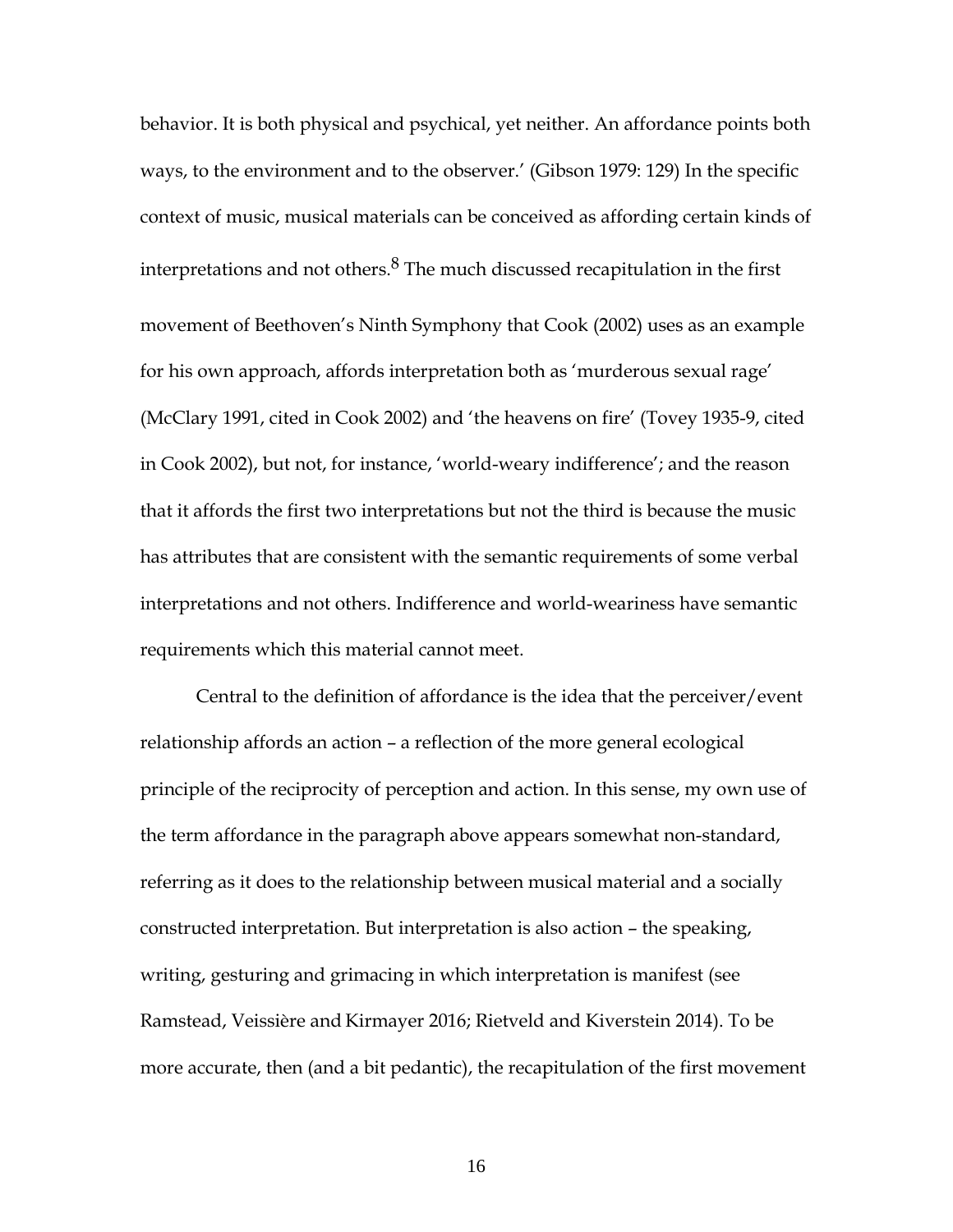of Beethoven's Ninth Symphony affords writing (or speaking) about it in terms of murderous sexual rage, or the heavens on fire.

Interpretative writing and speaking are forms of action, but of a comparatively discreet kind. In musicology, and aesthetics, they play a crucial role - indeed they more or less constitute these disciplines - but in the wider world a whole range of other actions are afforded by music, and it is these that play the more central role in most people's lives. Music affords dancing, singing (and singing along), playing (and playing along), working, persuading, drinking and eating, doing aerobics, taking drugs, playing air guitar, travelling, protesting, seducing, waiting on the telephone, sleeping... the list is endless. These, as well as writing and speaking are what music affords, and what they demonstrate is the enacted character of musical meaning. So-called passive musical listening is a kind of listening that is typical of only a small proportion of listening even in Western culture. And even here it is an illusion: there really is no such thing as passive listening, or the 'rapt contemplation' that is its more loftily expressed counterpart, but only different varieties of more or less concealed or sublimated active engagement (as the evidence for the widespread activation of the human motor system during 'passive' listening indicates). Nonetheless, the Western art music tradition, with its sharp division of musical labour (specialist composers, performers and listeners), and the listening style with which it has become entwined, has had a cultural influence that vastly exceeds its actual currency.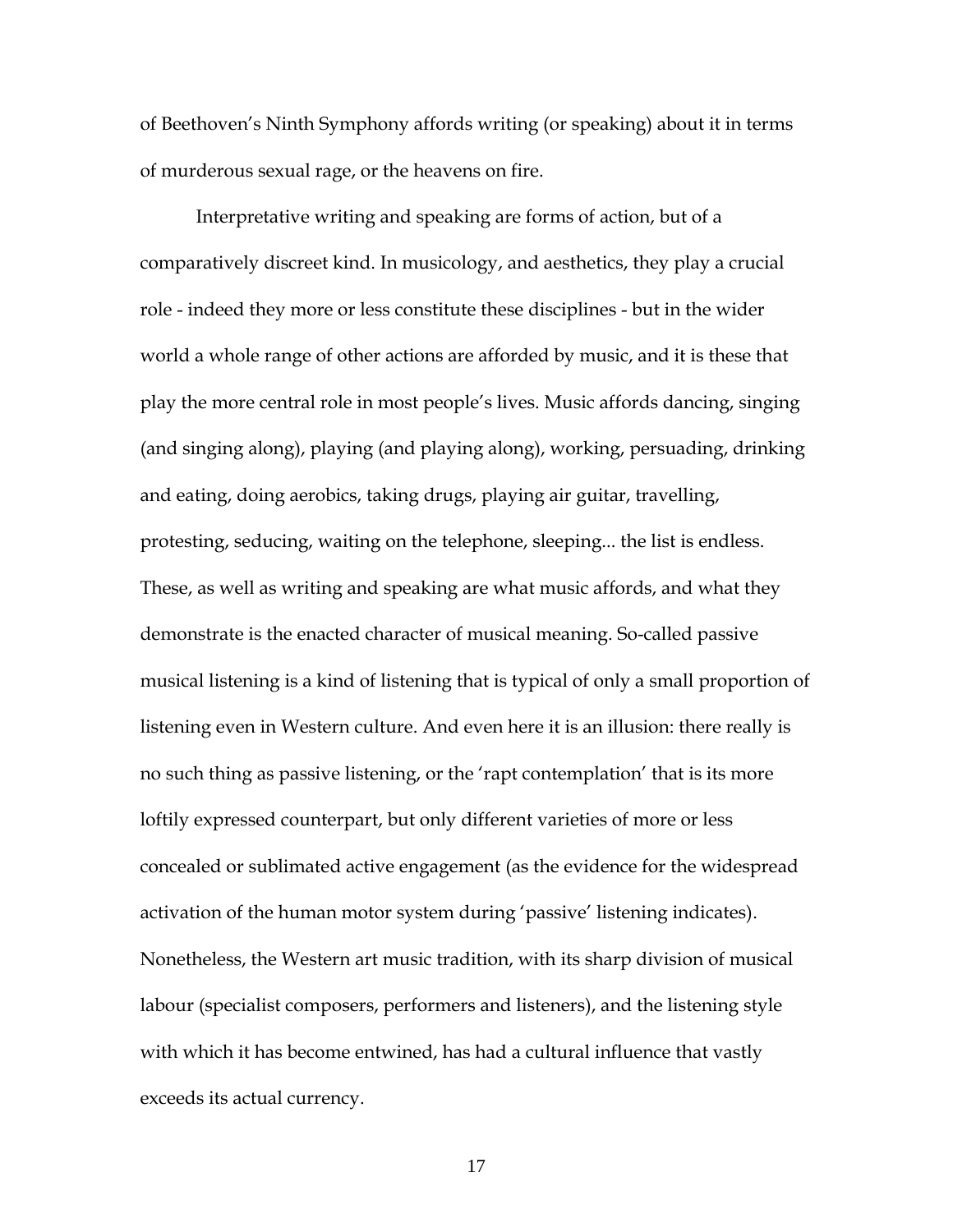The myth of passive listening is strongest where music presents itself (or is socially constructed) as having no function: in other words within the aesthetic ideology of musical autonomy. In various guises, the 'problem' of autonomy remains a persistent and recurring theme: the closed world of purely musical sounds, versus the source-specifying sounds of everyday listening; the 'special' internal world of heightened subjectivity - idealised, escapist, a site of particular intensity; the virtual motion and virtual space of an encapsulated and hermetic musical world (often emblematically represented by Bach's *The Art of Fugue*, or Beethoven's late instrumental music); the ubiquitous acousmatic presentation of music (heard over loudspeakers or headphones, and divorced from the means of production) - each of these stands in relation to autonomy in one way or another. As a cultural construction, the idea of autonomy continues to perform a powerful aesthetic role, and remains both an ideological barrier and a dynamic force in the critical power of music. While autonomy and ecology seem so incompatible, ecological theory provides a way to understand how music is able to move seamlessly between degrees of autonomy and heteronomy by means of the same perceptual principles: sounds specify and afford - and can specify and afford sources and actions which are either predominantly immanent to the musical material, helping to constitute the (virtual) world of the work (see above); or are predominantly 'worldly' in a more tangible and actual manner.

While many aspects of people's experience of Western concert music are amenable to an ecological analysis, nonetheless the autonomy to which this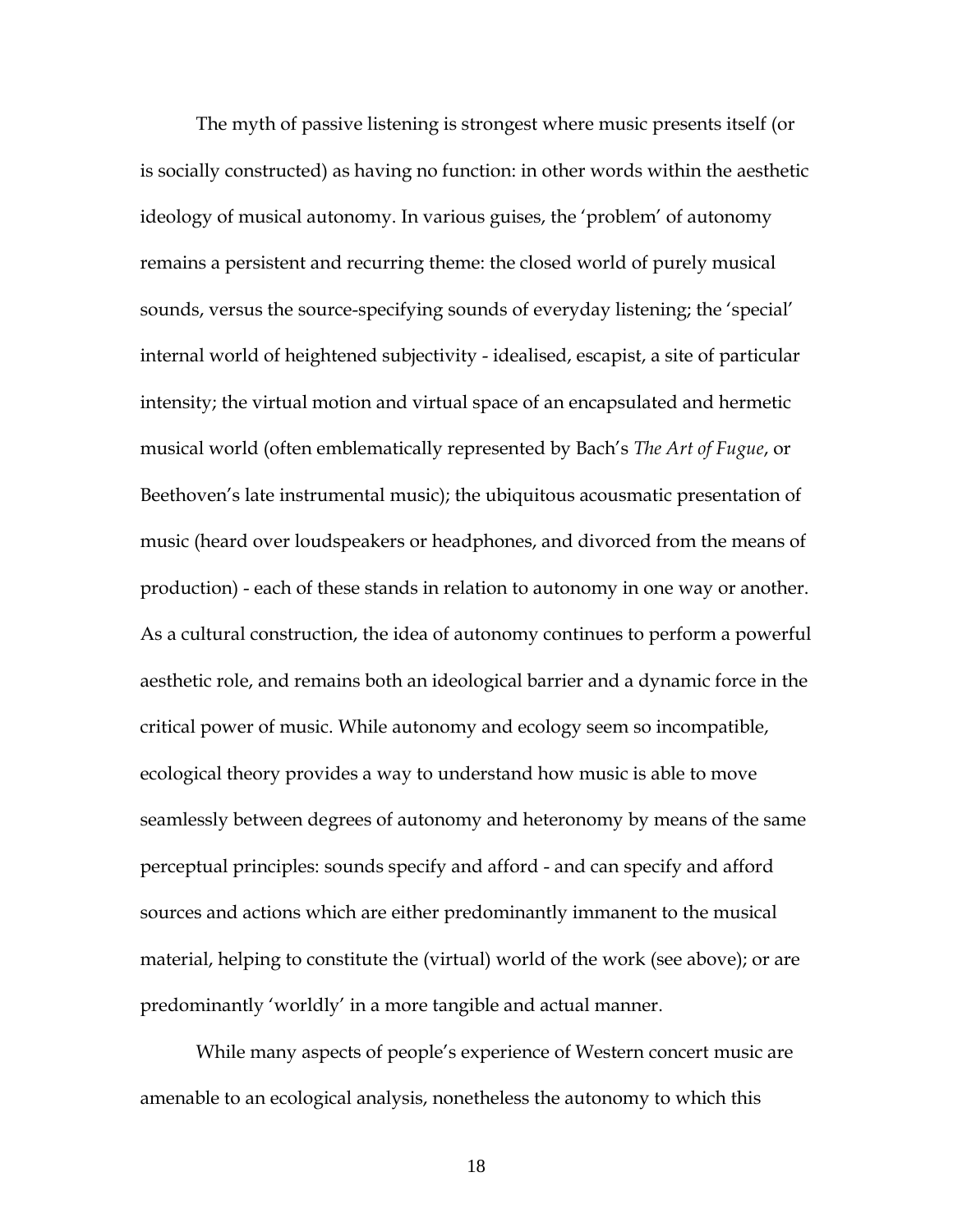music aspires - the self-sufficient integration that is both illusory and real - is at odds with the practical and survival-driven character of an ecological perspective. Because ecology is first and foremost about adapting to, and conforming with the world, it seems to run diametrically counter to the idea of art as critique, as a deliberate attempt to unsettle the relationship between people and their all-too-familiar environments – a fundamental aspect of Modernist and contemporary aesthetics (e.g. Adorno 1997). The critical value of art, from almost any perspective, is a function of its resistance to current conditions, its failure to conform to easy adaptation. If the ecological ideal is the optimally efficient mutual adaptation of organisms and their environments, then it is against the background assumption of this ideally adapted state that music attains its uncomfortable and critical power. It constitutes a virtual world in which 'easy adaptation' is explored, manipulated and deliberately thwarted in contrast to the ecological premise of adaptation and accommodation.

## **General Principles and Specific Instances: an Afterword on Disciplinarity** The Leverhulme Network to which this paper relates is an explicitly and deliberately interdisciplinary endeavour, $9$  and this contribution is quite obviously an engagement between psychology and musicology. There is much to be gained from interdisciplinarity – in re-framing questions, overcoming disciplinary entrenchment, benefitting from good ideas in parallel domains,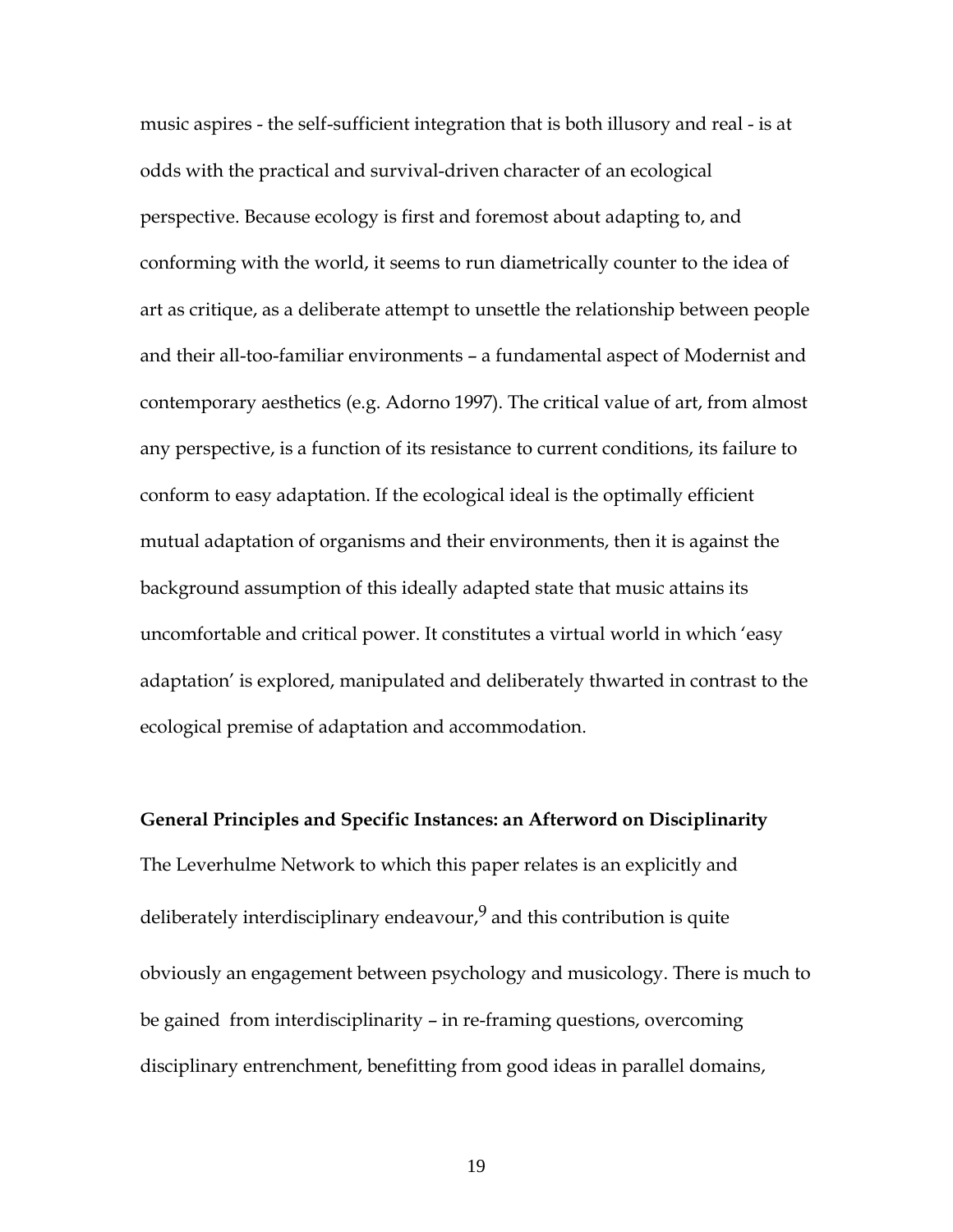discovering powerful new syntheses, and so on. But there are also tensions and challenges. A central feature of psychology (and one of the hallmarks of a science) that distinguishes it from musicology is that it is primarily focused on general principles rather than specific manifestations. At the level of individual pieces of research this may not always be evident: a paper may seem to be concerned with the ability of American college students to recognise and name specific pop music hits from the last 50 years (Krumhansl and Zupnick 2013); but the primary aim is to explore something much more general about autobiographical factors in human memory. By contrast, a considerable amount of work in musicology focuses on a detailed understanding of very particular phenomena. A study of formal structures in Schoenberg's *Pierrot Lunaire* may engage with larger questions of convention and radicalism in the early twentieth century; but the emphasis is likely to be on the attributes of this specific piece – explored in considerable depth and with unapologetic particularity. This difference in perspective should offer an opportunity for fruitful complementarity. But it is often the case that the trade-off between broad explanatory power and local specificity leads psychological research on music to seem blandly obvious and lacking in critical awareness to musicologists; while psychologists point to the apparently arbitrary particularity of musicological research and its speculative and discursive character; and raise questions about empirical support, generalisability, and evidence. This is not an easy problem to solve; but in the approach that I have presented here I hope to have shown that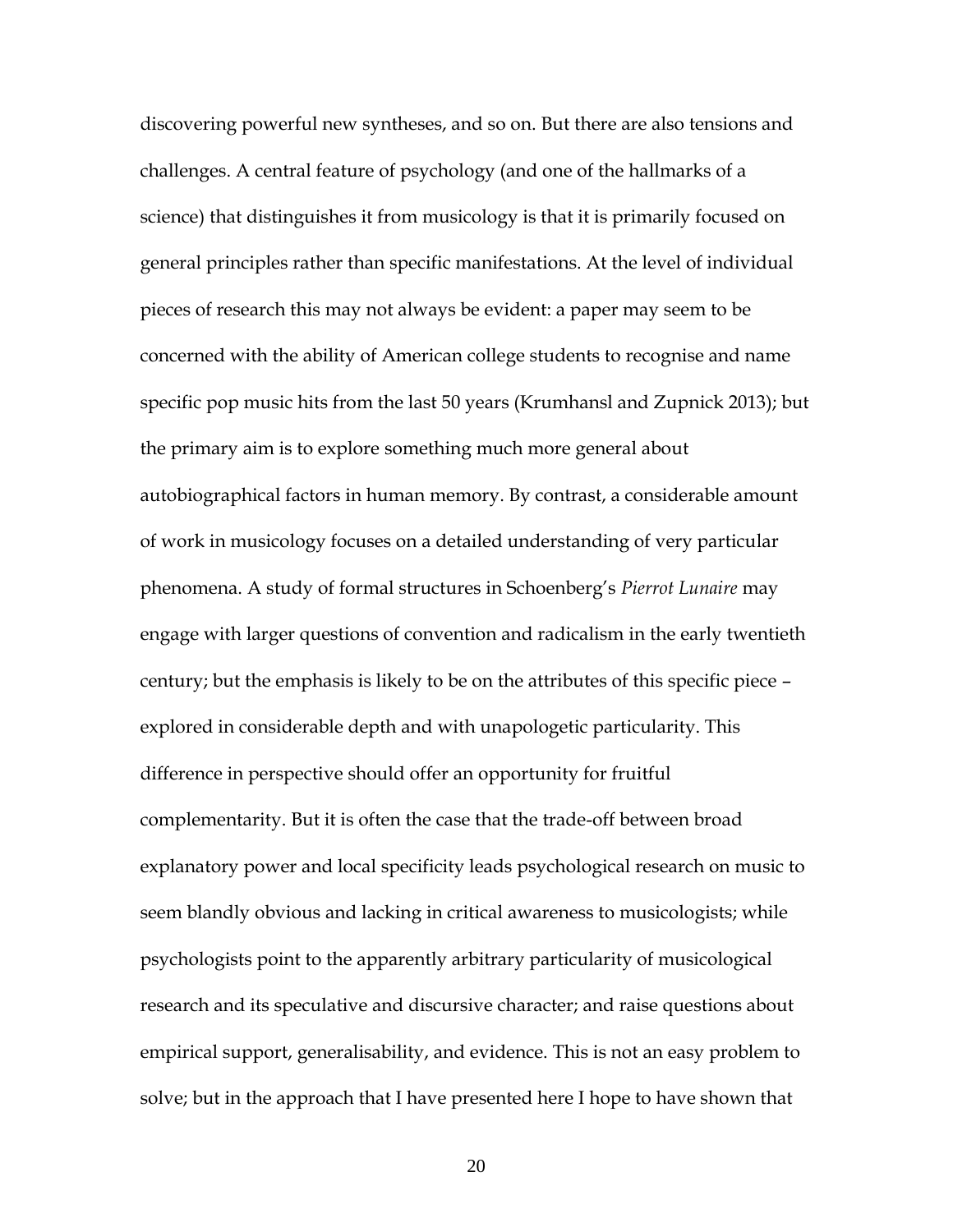general ecological principles and the particularity of different listeners' responses are not at odds with one another; and that paying careful attention to what musical sounds specify and how they do so, and what those sounds afford, is a promising way to tackle both perceptual and aesthetic questions.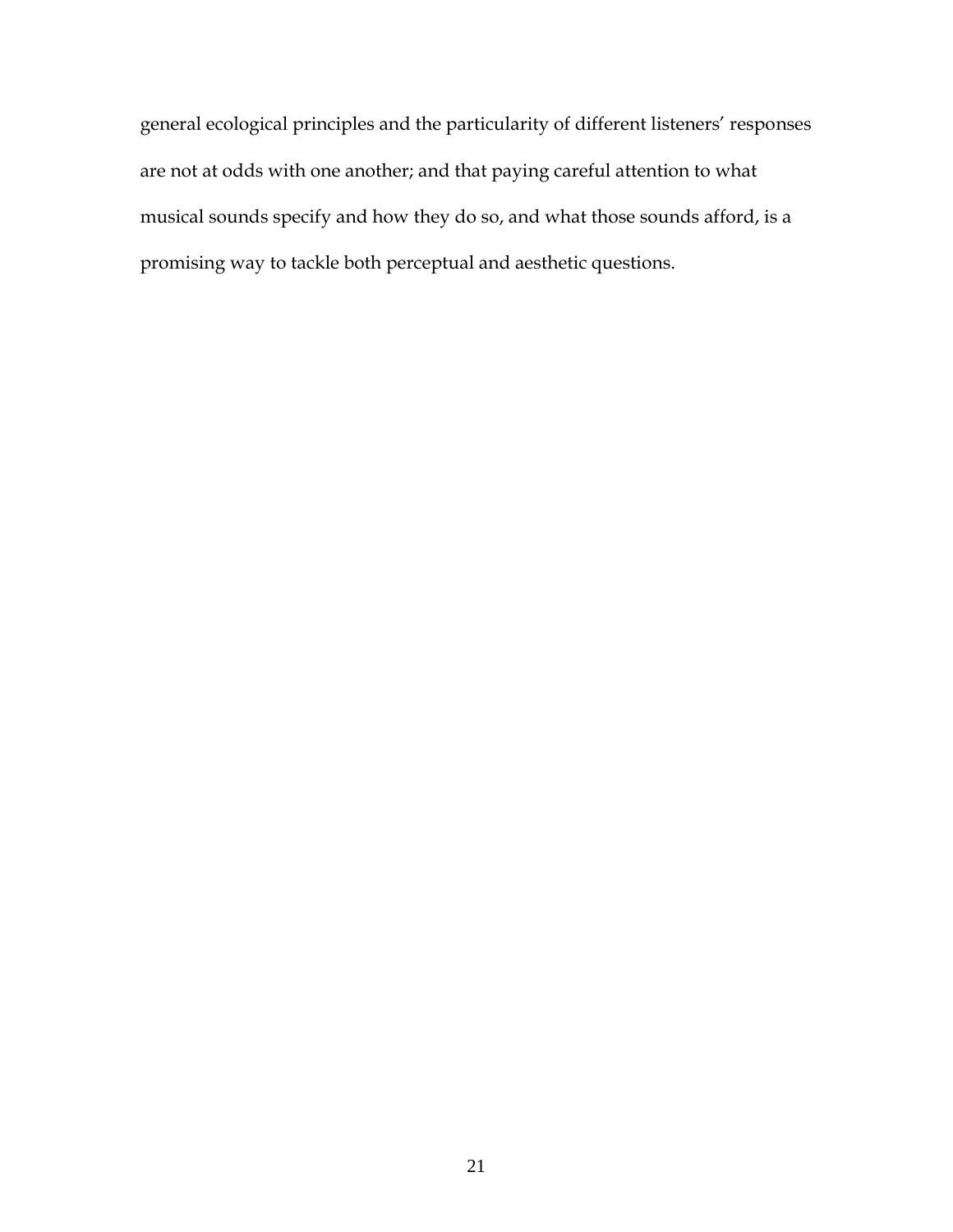Figure Captions

Figure 1: Spectrogram of 4 seconds of Maurice Ravel's *Bolero* just after Rehearsal Figure 9 in the score (around the mid-point of the piece).

Figure 2: Spectrogram of 6 seconds of Kraftwerk's "Die Roboter", from near the start of the track (0:04 – 0:10).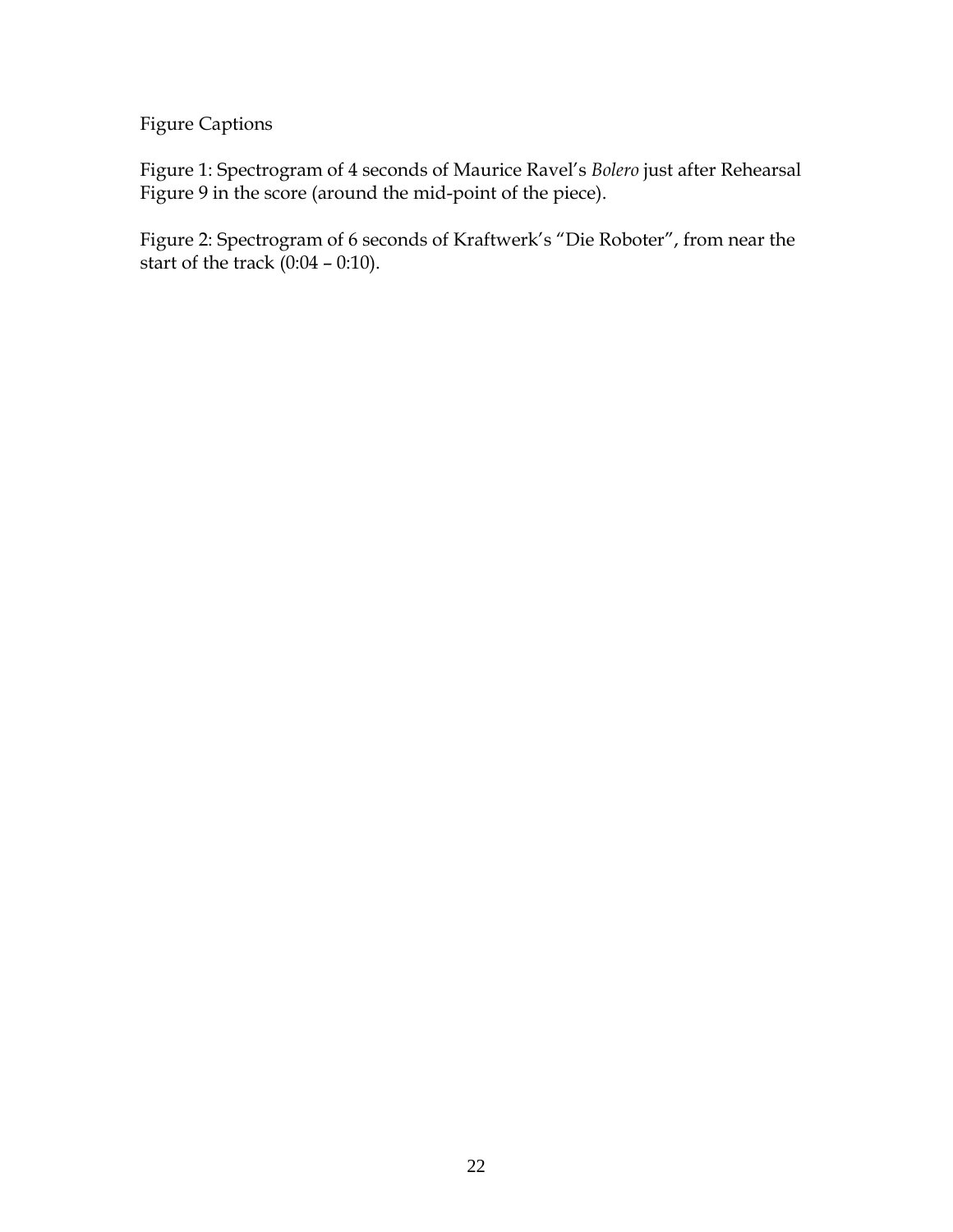### **Response to Eric Clarke's "Musical Events and Perceptual Ecologies" Alan E. Williams, School of Arts and Media, University of Salford**

Complexity, to a classical performer or composer usually has a very specific meaning, bound up with the density and predictability of musical material. A strand of contemporary composition (that of James Dillon, Brian Ferneyhough and others) has been termed "New Complexity". Despite the many problems that exist with information theory as applied to music, as a composer I find it a useful concept in thinking about how the (or an) audience might respond to what I'm doing with musical material – mainly by varying the rate at which "new stuff" is introduced. As Eric Clarke puts it: "Complexity is a relational attribute that is a function of perceivers' sensitivities/competences in relation to environmental information". When I imagine an audience response, I'm also imagining their musical competency. We can't know exactly how the music will be understood, and most composers understand that fully understanding their audience's likely response is an impossibility. Clarke argues that: "What is needed is a systematic investigation of the stimulus properties that directly inform musical behaviours…". Such a comprehensive investigation does not exist (some may say could not), and in its absence, composers must just take a punt at it, adjusting the level of complexity of musical material according to their gut instinct for what will be swallowed by their audience. Of course, we are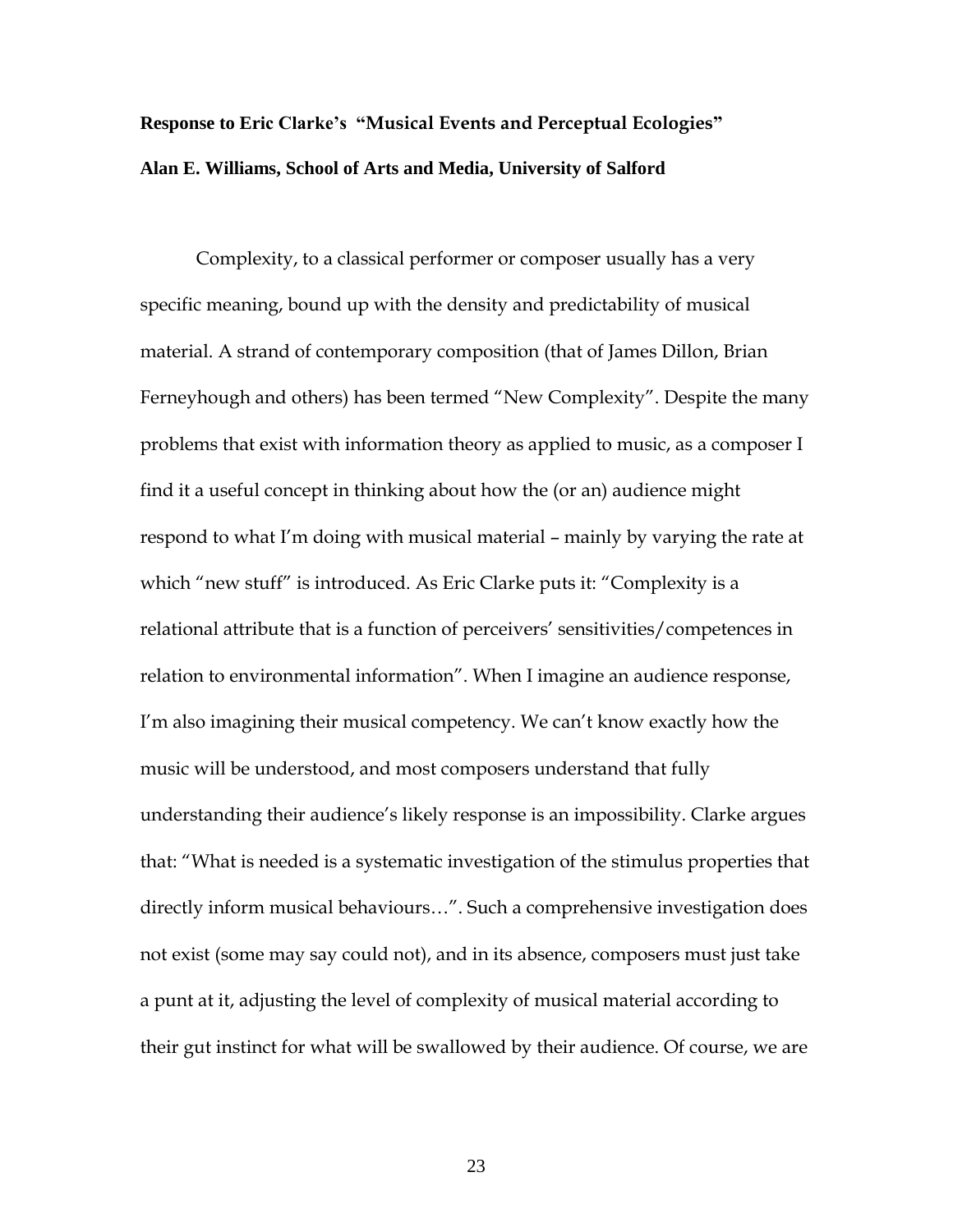also our own audience, and the ecological approach allows us to see this reciprocal relationship in action.

Unfortunately, complexity has also been used at various times as a proxy for quality, with structural analysis of complexity being conflated with value judgement. It is probably harder to write a hit single than a new complexity style string quartet, if we are to judge from the likelihood of the two compositions achieving their musical goal, since simply to exist in performance is the goal of the latter, but the achievement of hit status requires the participation of the marketplace and of an audience of consumers. Yet the latter generates in Bourdieu's terms enormous cultural capital, whereas the former only generates economic capital, and in the UK HE sector terms, the composer of the hit song would not be likely to have her work taken very seriously as research.

If, as Clarke says, the meaning of anything is enacted by my actions in relation to it, how meaningful to the practising composer is the theoretical framework proposed by Clarke? Is it useful for composers to think of what they do in ecological terms? And what are the consequences for the idea of individual expression of thinking of music in this way? I'd like to try to address these questions which arise out of Clarke's article and consider them in relation to a compositional act in which I am engaged while also writing this response.

Firstly let us candidly admit that classical music has an audience problem: across the Western world, rates of audience participation in classical music are dropping. Contemporary classical music deriving from a modernist aesthetic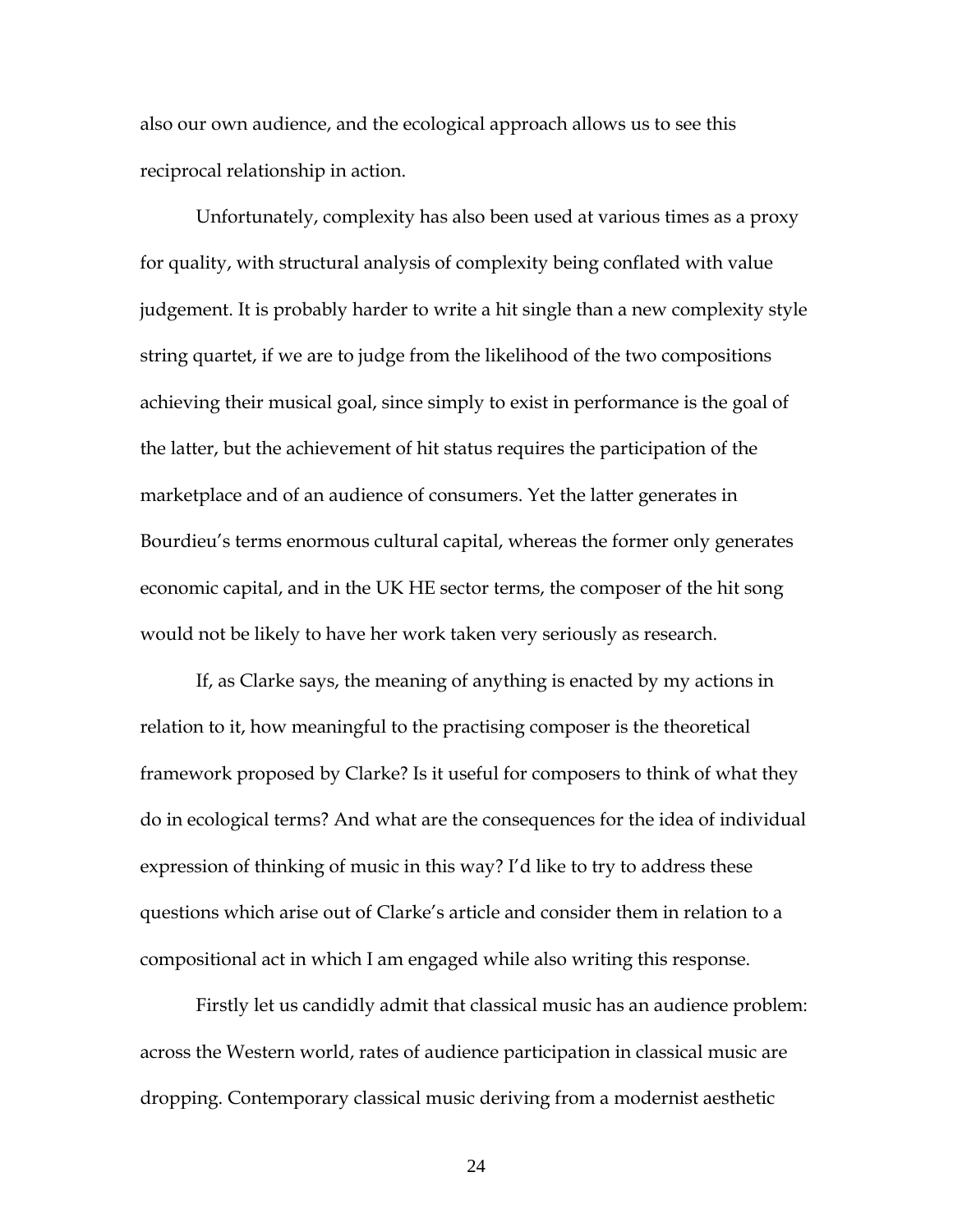tends towards complexity of material, driven there by modernism's valuing of individual expression, originality and in Adornian terms, *resistance* to commercial pressures (also noted by Clarke). Modernism was from the start characterised by anxiety in many ways, but Bartók's oft-quoted question to Nielsen "Is my music modern enough?" can be taken as an example of the fear of negative judgement that drives many composers towards the complex and away from the more obviously communicative. Moreover, the more complex the musical material, the more time it takes to rehearse, and therefore, roughly speaking the music's capacity to generate a sufficient audience to pay the musicians a reasonable amount for their time is in inverse proportion to its complexity. Viewed as an eco-system, then, contemporary classical music's relationship to other musical subcultures is a parasitic one.

The urgency of the audience problem in classical music is beginning to be addressed through ensembles such as the Manchester Collective, or series such as the BBC Philharmonic's Red Brick Sessions at the University of Salford; and these attempts to address the problem of audiences for classical music and new music often involve a kind of re-contextualising of the music being performed, as well as a deliberate lowering of the status of the composer in advertising literature and so on. This *de facto* rejection of music's supposed autonomous status and the authority of the composer is being done for pragmatic reasons: presenting music without comment or explanation in the expectation that an audience will appear (Who? From where?) to genuflect at the shrine of the great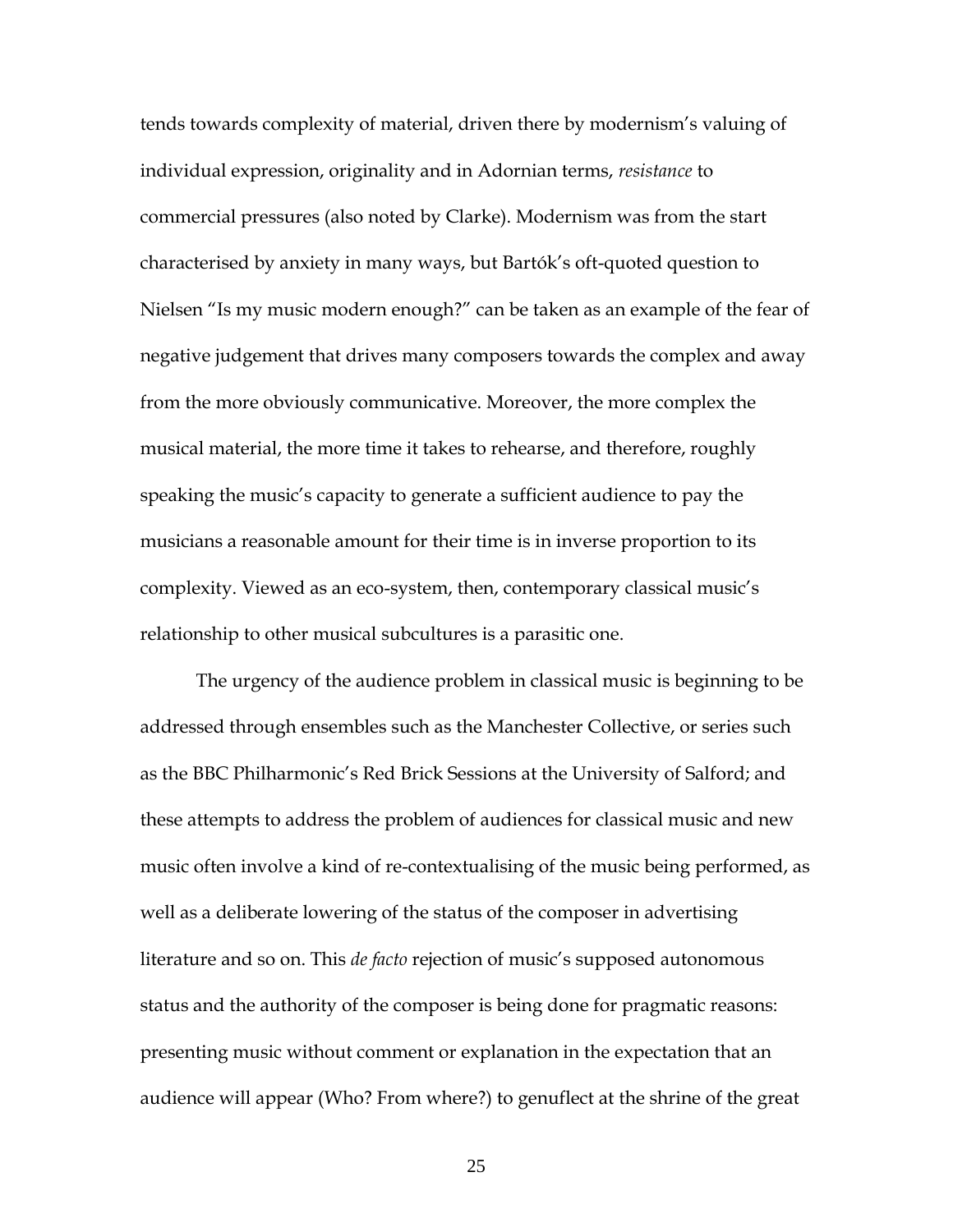composer doesn't work any more. So encouraging composers to think in more ecological terms about what they do seems likely to improve the environment for classical music over the long term, since it might free them to think about what they do as a means of communication.

As an example, I would like to discuss a string quartet I am currently engaged in writing, commissioned by the Hungarian Unitarian church as part of their celebration for the 450th anniversary of the Edict of Torda, the first proclamation of religious toleration. The original idea of the commission was for a choral cantata, but when the choir dropped out a string quartet was proposed instead for purely pragmatic reasons. However, the string quartet has long been associated with the idea of music's autonomy, and the commissioning of a new piece of 'occasional music' (i.e. music whose purpose is to commemorate something for a group of people) runs entirely counter to the string quartet's assumed autonomous status. From Beethoven's late quartets to Shostakovich's cycle of fifteen quartets, the medium has been associated with many composers' most intimate and personal musical expressions. It is also used to demonstrate technical knowledge – a kind of *ars technica* as well as *ars poetica*: Kurtág, for example, pointedly called his quartet written in 1958-9 his Opus 1, reflecting his rejection of the Kodály influence then dominating Hungarian composition in favour of more contemporary extended techniques. So on the one hand there is an anxiety caused by the expectation to 'declare oneself' as an individual artist both technically and aesthetically: can the string quartet I am about to write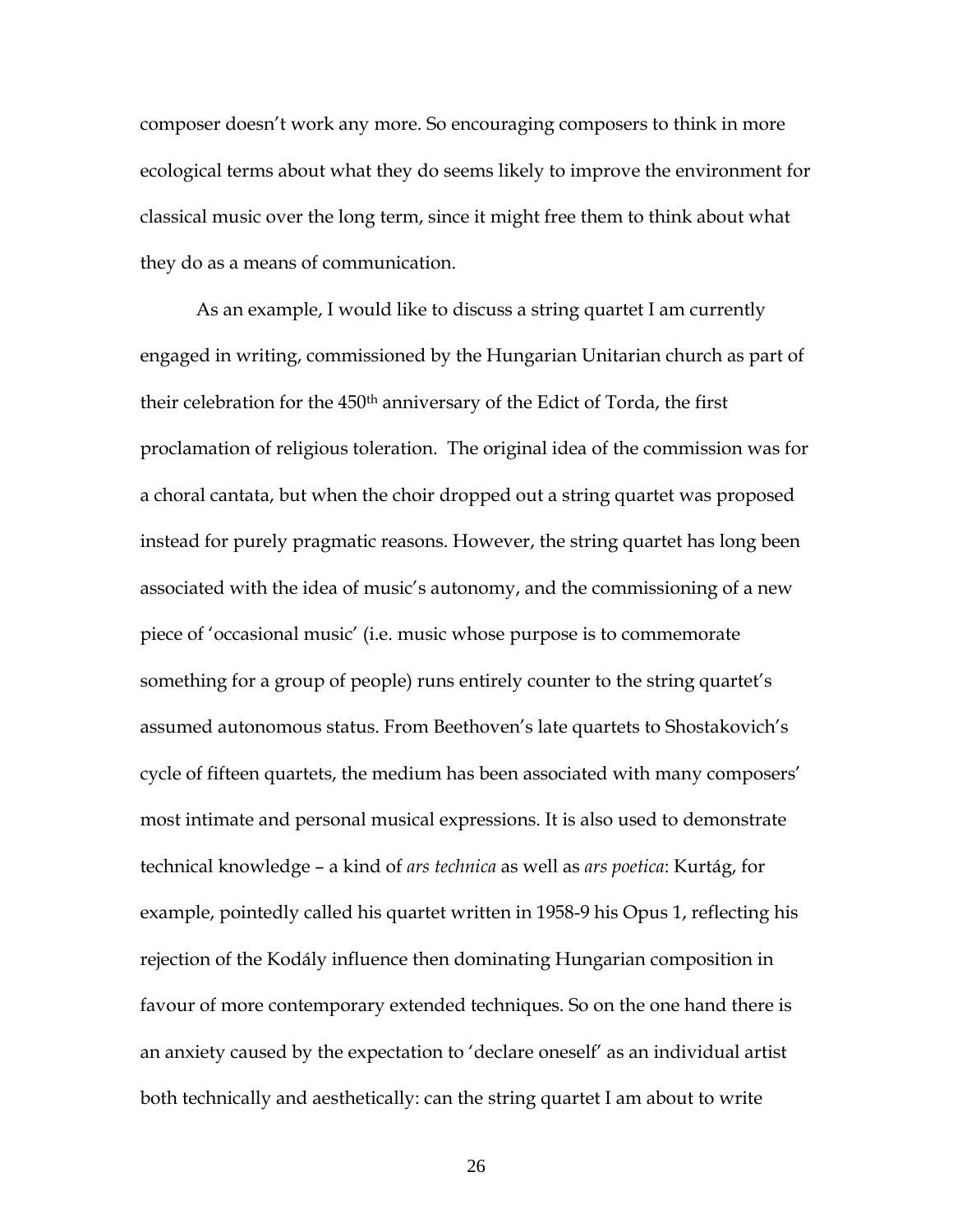sound sufficiently original, personal, and technically accomplished for it to bear the name of string quartet? And on the other hand, the quartet will have to operate within certain constraints: the ensemble available is not particularly experienced in contemporary classical music, and will not have much time to rehearse; the audience will be theologians and ministers of religion for the most part, and have little experience of contemporary classical music. This generates a different anxiety – will the audience respond to the piece? Will the quartet do a good job in playing it?

Thinking about music in ecological terms, then, has a number of useful consequences which alleviates this tension between the expectation of the string quartet to be an autonomous and timeless statement of musical expression; and the need to write a piece which works for this audience, on this occasion. Viewed as an ecological 'niche', then, the string quartet will have to respond to a number of different conditions. The ecological perspective allows the piece to be seen as a balancing of these various affordances, stripped of the value judgements and consequent anxieties derived from modernism ('is my music modern enough?').

As an example of the way that this viewpoint allows a re-evaluation of the conditions of the creation of music, let's look for a minute at the idea of the musical programme. Classical music has always had recourse to symbolism and narrative in attempting to appeal to audiences: for example, Liszt's response to 'the growing gap between artist and public' was the creation of the Symphonic Poem. We train our composers, though, not to explain their music according to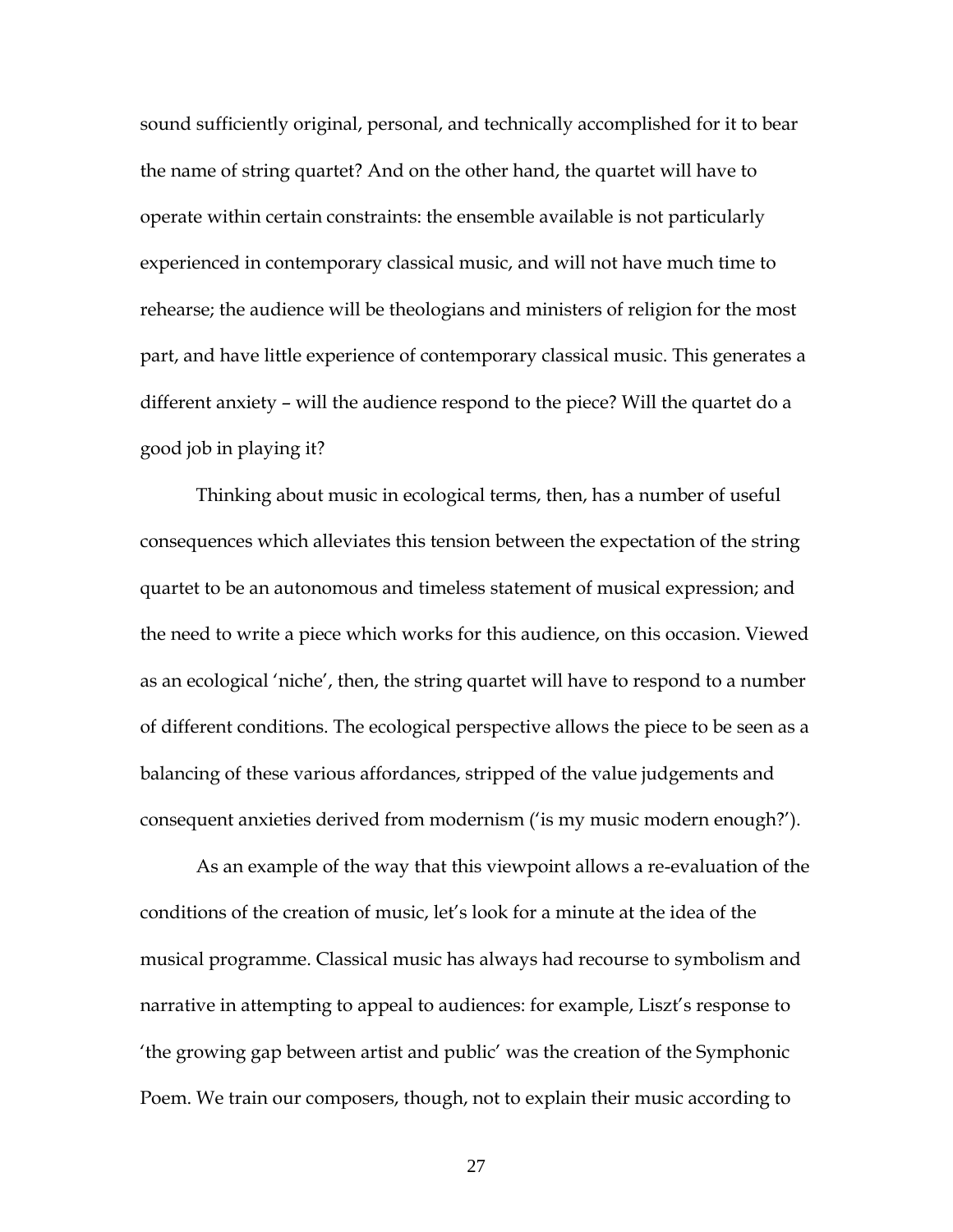some authorial explanatory code; at undergraduate level, a musical piece accompanied by the inevitable commentary which consisted of a simple narrative would not get a good mark, regardless of how accomplished the music was when viewed as autonomous. Clarke's example of Beethoven's 9<sup>th</sup> affording a broad range of interpretations but excluding others might allow us to return to a kind of narrative symbolism that communicates well with non-specialist audiences without sacrificing music's transcendent ability to symbolize many different things simultaneously.

In the quartet I use a complex web of musical symbol and reference relevant to the occasion. Methods include direct quotation (for example, a passage from a piece by John Ireland, who, I recently discovered, attended the same Unitarian chapel as a boy that I did); encoding of names (following the practice of  $16<sup>th</sup>$  century counterpoint, the names of the  $16<sup>th</sup>$  Century Religious reformer Dávid Ferenc/Franz Hertel as D-A-D F-E-E-C and F-A-E flat B , or H in German; a hymn tune, derived from these notes, but set in a Bach-era four-part harmony; and a secondary 12-note theme based around the augmented triad, that refers to Liszt's 12-note experimentations, and by extension to the Faust myth, because Liszt used a theme made up of four augmented triads in his Faust symphony. Liszt is referred to because he performed several times in Kolozsvár (now Cluj, Romania, the location of the quartet's premiere), and his likeness was used as the face of Dávid Ferenc in a famous painting by Aladár Körösfői-Kriesch of the debate at Gyulafehérvár in 1568 which led to the proclamation of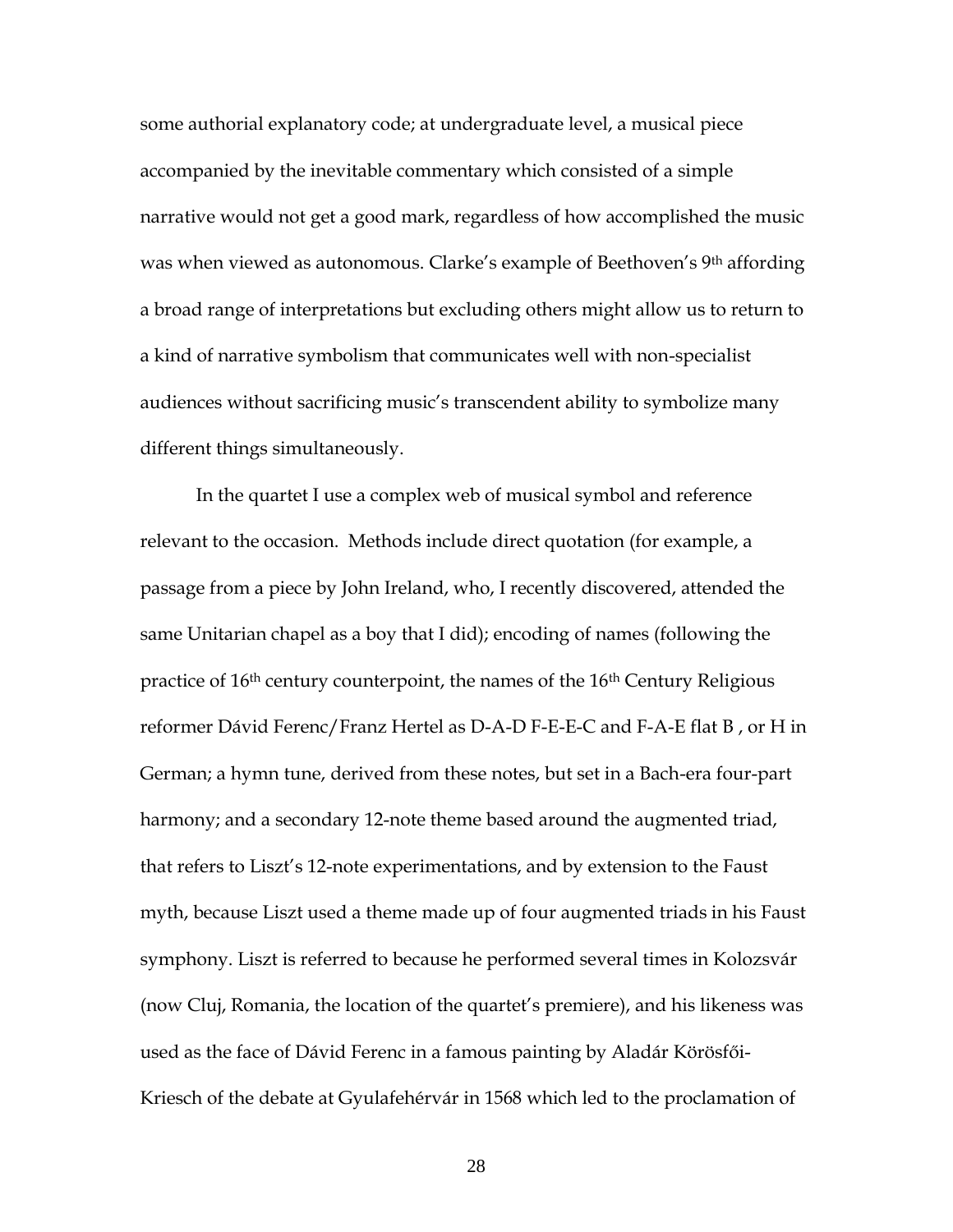the edict of Torda. The methods also include pentatonic material related to all the main themes, representing a dream recounted by the Hungarian Unitarian minister Balázs Ferenc in his 1929 book *Bejárom a Kerék Világot* (I travel the round world) after he heard music played on the Gu Zhang zither in China in 1928, which I also heard in China in 2016. Throughout there is a strong Bartókian flavour, particularly in the multiple polyphonic lines and long-short "Bulgarian" rhythms.

I describe this complexity of reference, not with the intention to bewilder a non-Transylvanian Hungarian Unitarian audience – which is the ecological niche which this piece will inhabit - but to describe a type of complexity which is not necessarily a function of the music's surface. The piece doesn't need to be understood as a web of symbols, and could be interpreted in many other ways – but it is intended to work as an alternation between moods of contemplation, and dynamic polyphony.

Finally, to return to Clarke's afterword in which he states that music psychology as a discipline tends to deal with general principles rather than specific manifestations. As he points out, musicology tends towards the opposite end of the spectrum, and as an individual endeavour composition is even more extreme. Somehow as an individual composer writing a piece I must believe in the uniqueness of the piece's expressive form, although I know that for it to have meaning for an audience it must also have 'partial commonality' with other pieces. Thinking about musical or artistic scenes (such as New York in the 1960s,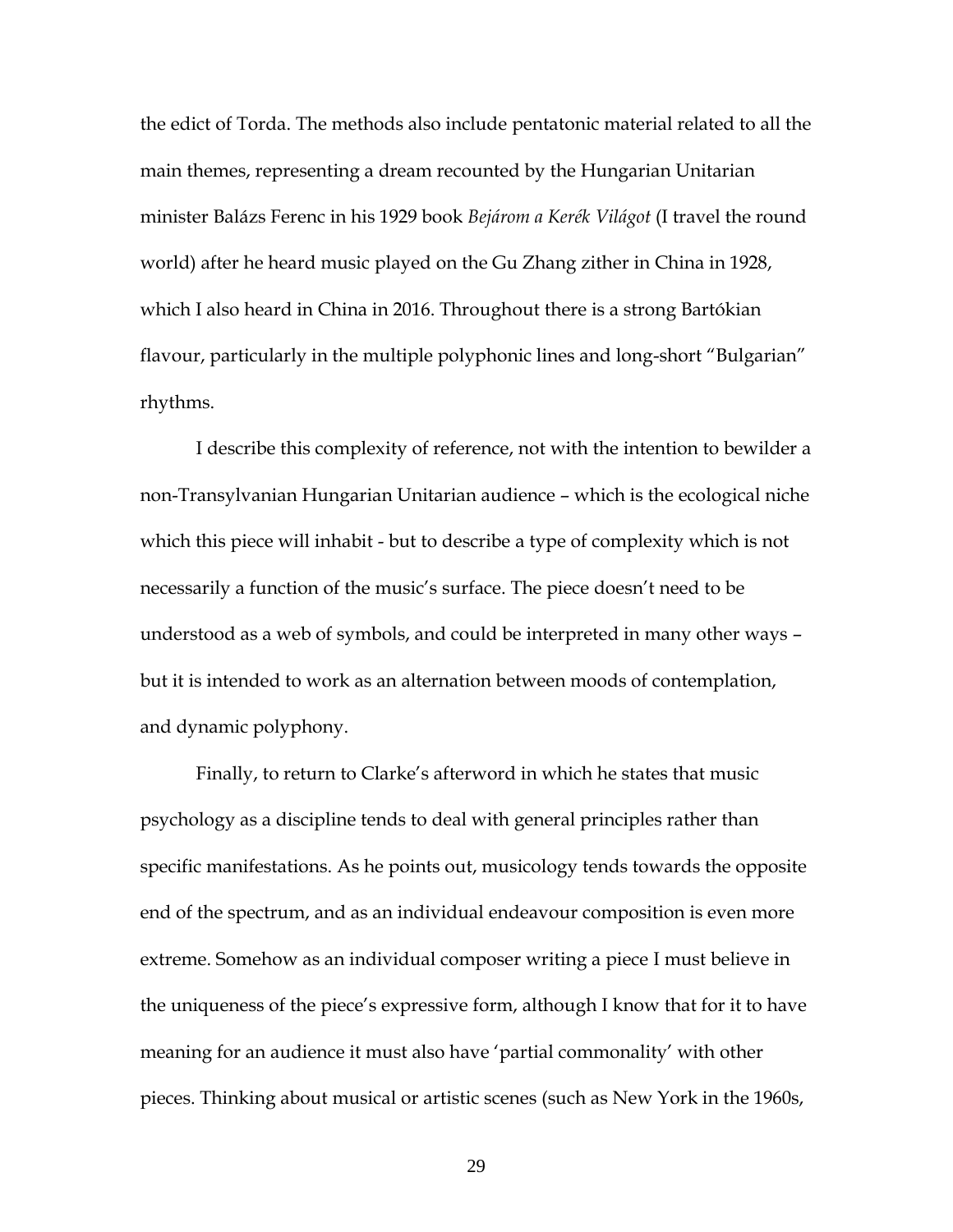Paris in the 1920s) as ecological niches allows us to understand this apparent contradiction, in the same way that an ant, if it could cognize such things, would probably believe that it was acting with complete individual freedom when it carries a leaf along a trail of pheromones, even as its behaviour contributes to an *emergent* collaborative effect (the ant hill). Classical music urgently needs to embrace collective scenes as the outcome of emergent behaviour, rather than the atomizing effect of a belief in the unique expression of the individual; and the ecological metaphor proposed by Eric Clarke can give us the intellectual framework to do so.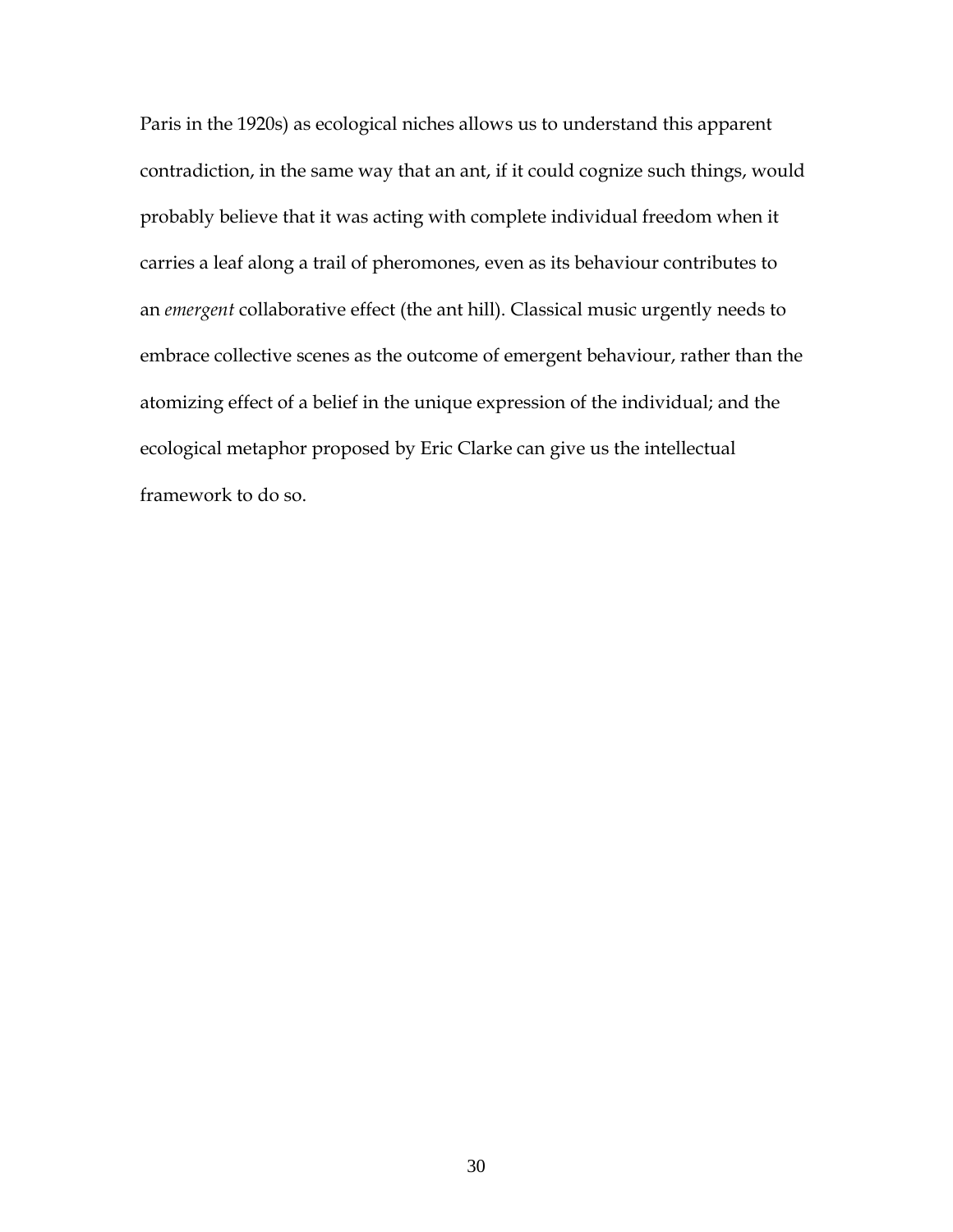**Response to Eric Clarke's "Musical Events and Perceptual Ecologies" Dee Reynolds, School of Languages Lingustics and Cultures, University of Manchester.**

Adapting the principles of ecological thinking as derived from James Gibson to the study of aesthetic issues develops significantly our understanding of what we might term, following Jan Mukařovský, the 'aesthetic function'.10 For Mukařovský, the aesthetic function was not confined to art, and although he focussed closely on materials and techniques, he considered that the aesthetic function needed to be seen in relation to social contexts. He argued that 'an active capacity for functioning aesthetically is not an inherent property of an object, even if it were deliberately created with that in mind; it only transpires under certain circumstances, specifically in a given social context.<sup>'11</sup>

From an ecological perceptive, the aesthetic function can be seen as purely relational, created by what Clarke calls a 'mutualism of perceivers and their environments'. The opportunities offered to the perceiver by the musical (or other) materials are dependent on the nature of the relationship between perceiver and perceived. As Clarke points out: 'the same musical materials afford widely differing degrees of complexity to listeners with different listening skills, orientations and histories of perceptual learning.' However, the specific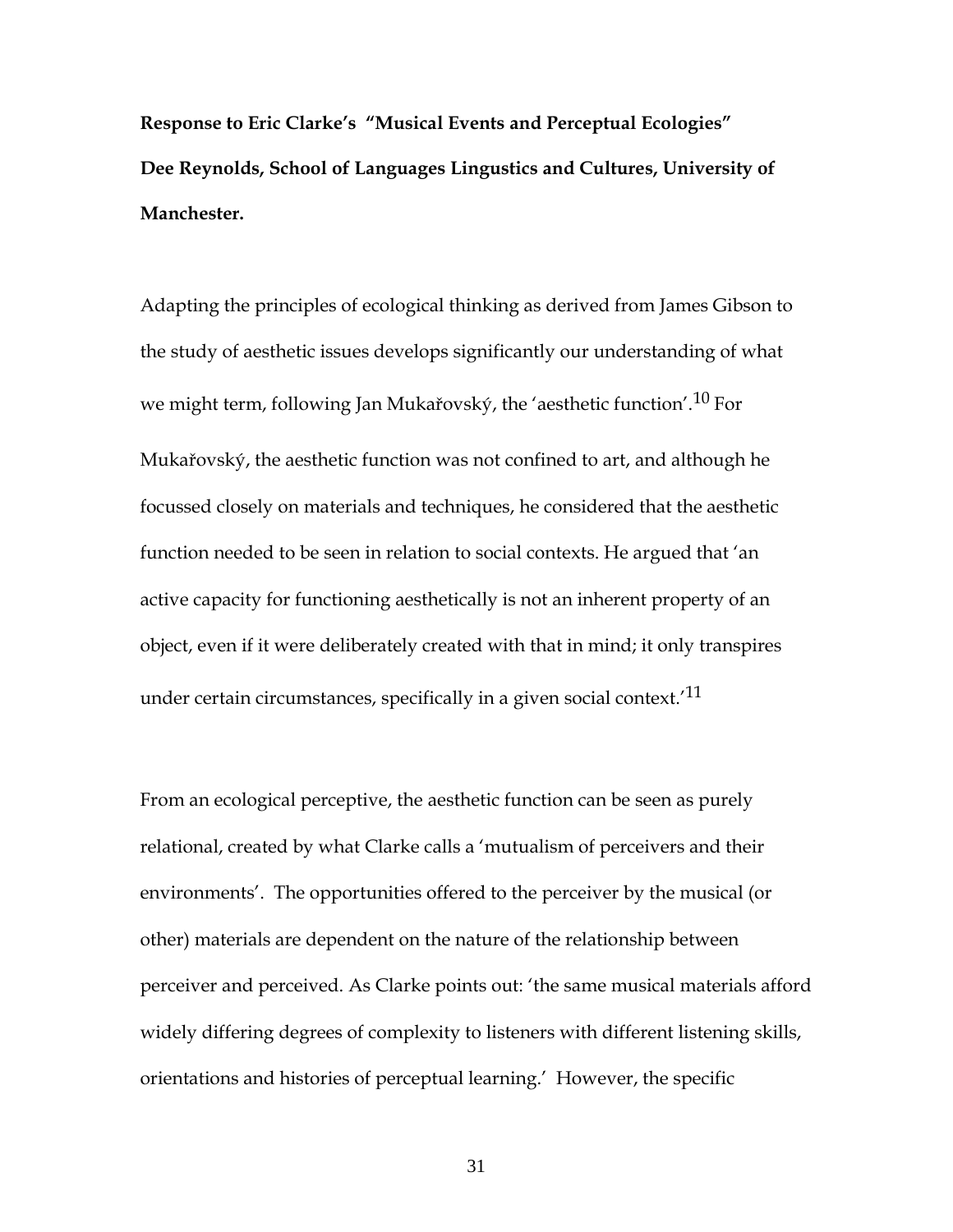properties of the object – in this case music – play a co-determining role in the relationship with the listener, and this means that we always need to take both into account.

When James Gibson used the concept of affordance (influenced by Gestalt psychology), he was thinking primarily of behaviour, in particular adaptive behavior that enables organisms to function successfully in their environment (1966, p.73). The kinds of behaviour 'afforded' by properties of objects depend on the attributes of the organism in question. The perception of affordances involves identification of stimuli and also orientation to their values (p.147). In perceiving, we can both identify information and orient ourselves to it. These aspects can be intertwined, such as when we discover uses for an object by interacting with it, which is also a learning process.

Precisely because affordance cuts across subject-object distinctions while at the same time embracing their interaction, it also reconciles the orientation of the human sciences broadly speaking towards the study of general trends and contexts with the concern of the aesthetician who is a specialist in a given art form with the detailed and technical study of the material textures of the artistic medium. The attributes of the medium are crucial because, as Clarke puts it, 'the music [or other medium] has attributes that are consistent with the semantic requirements of some interpretations and not others'. The requirements of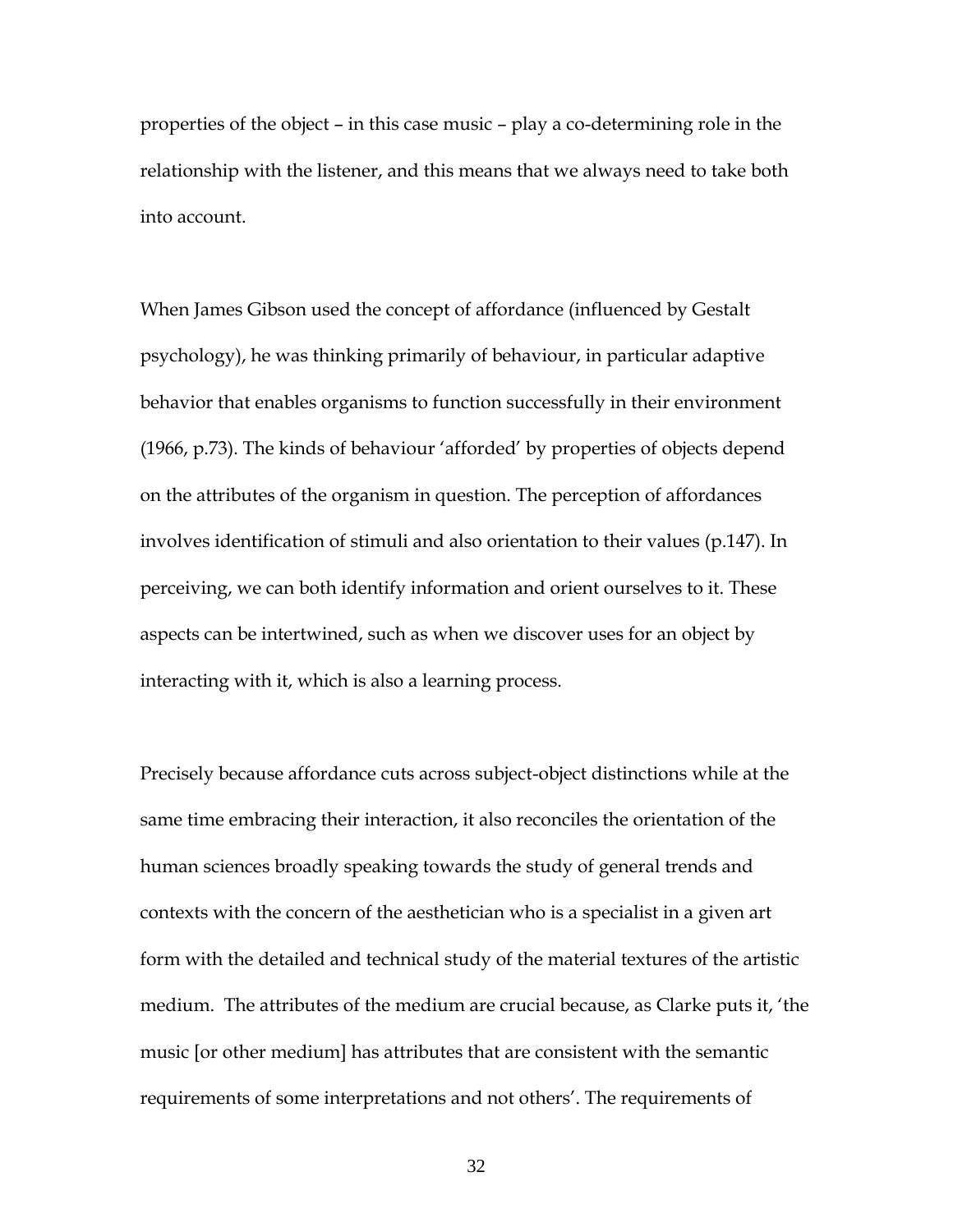mutualism are ones that can be identified and scrutinized across a spectrum ranging from minutely observed features perceptible only to specialists, to the study of the social trends in the British dubstep scene in 2007 discussed by Clarke.

The concept of affordance is, then, hugely useful to aesthetic enquiry across disciplines. However, given that it is predicated on interactions between organisms and environment that enable organisms to benefit from the opportunities offered to them for purposes that are useful to them (e.g . eating, resting, sheltering), this does still leave the question of what kinds of usefulness we are talking about in the case of 'aesthetic' affordances, where, as Clarke argues, interpretation is itself an action that can be 'afforded'. He addresses the issue of how the critical function of art appears to work differently from other kinds of affordance, which are about enabling organisms to adapt to their environment, as art can foster resistance rather than adaptation.

I would like to take up this point and try to push it further. It seems to me that enabling humans to interact better with/adapt to their environments continues to be a crucial function of art that is not at odds with critique, as the two often work together. For instance, the foregrounding of multi-sensory experience in much contemporary art (see discussion by Pursey in this volume) is often seen as in some way compensating for the lack of sensory immediacy that characterizes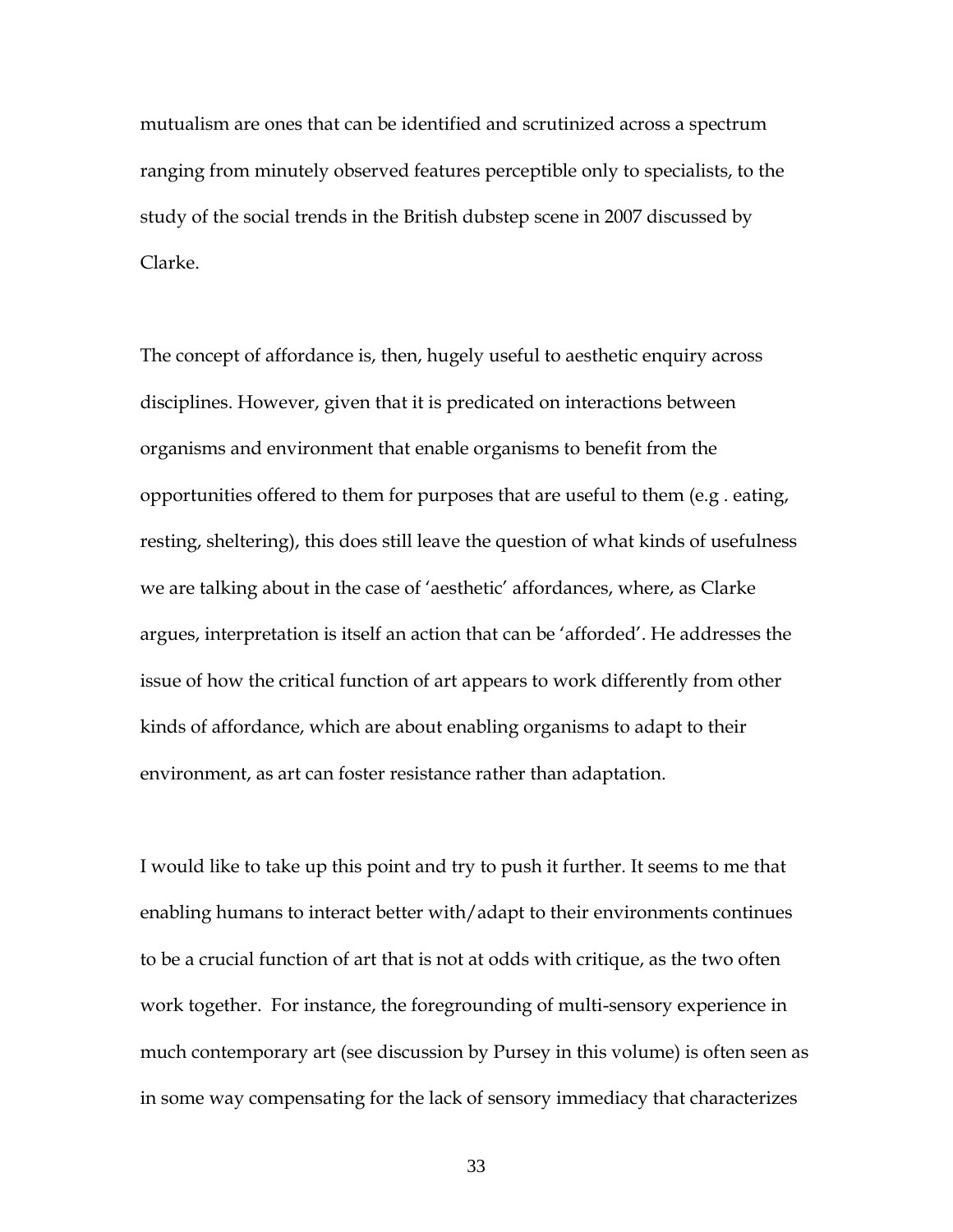the digital information that is so much part of contemporary life – in other words, it allows us to adapt to this 'lack' by providing us with an alternative source of multisensory experience. At the same time, by virtue of making visible the need for such sensory interventions, art contributes to raising awareness of the problem of sensory deprivation in our culture, thereby fostering critique.<sup>12</sup> In this way, the value of aesthetic affordance for humans may be precisely to provide us with more satisfying ways of interacting with our environment (facilitating 'adaptation') while at the same time making us more aware of changes that need to be made.

Finally, a point about the evolution of affordances. Like the notion of aesthetic function discussed at the outset, affordances change across place and through time. One of the effects of aesthetic affordances is to be instrumental in producing such changes, through impacting on perceptual habits. We cannot fully predict how the environment and our lifestyles will evolve and what contribution human aesthetic activity will make to that process, but we can be sure that it will continue to change affordances.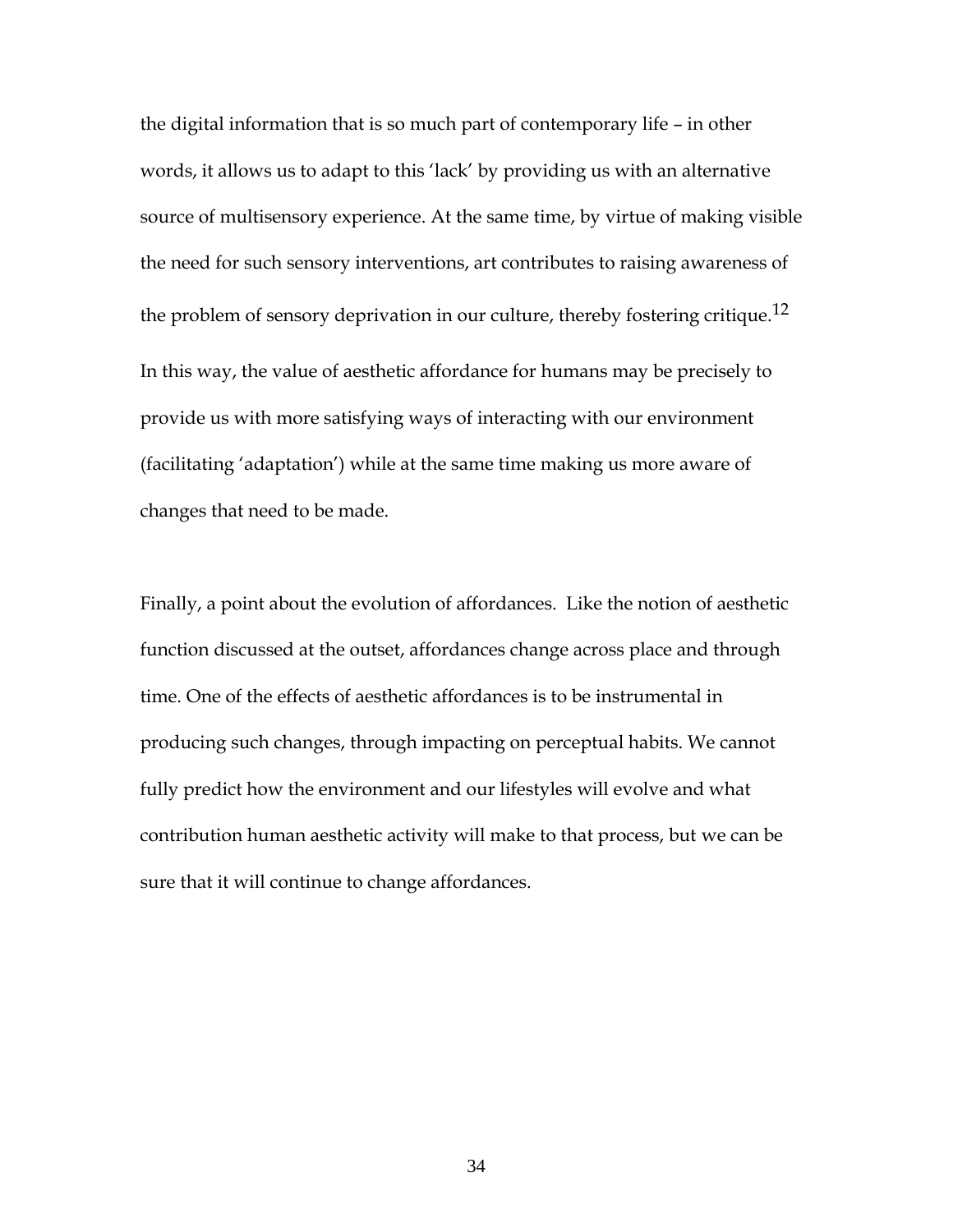**Notes** 

1. The objection is often raised that I may be deceived: the chair may be made of paper and cardboard, cleverly painted to look like wood and metal, but which collapses when I sit on it. But this only serves to *confirm* the principle of specification: materials can be deliberately made to reflect light in a way that is indistiguishable from the very different materials that are being simulated. We can mistake a painting of a violin hanging on the back of a door, as appears in the Music Room at Chatsworth House in Derbyshire, England – complete with shadow effects and a painted ribbon suspending it from a painted peg – for a real violin. But this merely demonstrates that a skilled painter (Jan van der Vaardt in this case) can use applied pigment to reflect light in a way that, for the deceived viewer, is indistinguishable from the way in which varnished wood, lengths of thin gut, and a piece of shiny blue ribbon, also reflect light to specify the same objects.

2. Like the painted violin (see previous note), this constitutes no counter-example to the ecological principle of source specification. Just as the disposition of pigment on a surface can generate an optic array that is indistinguishable from the array that specifies a real violin in real space, so also the movements of two loudspeaker cones can generate soundwaves arriving at my ears that may be indistinguishable from those that are generated by a real motorbike going past.

3. As is increasingly recognised, perceptual learning (particularly auditory learning) starts well before birth: the human foetus has an essentially fully functioning auditory system about halfway through pregnancy, and there is now plenty of evidence that a new born infant is already strongly attuned to its mother's voice, as well as to music that it may have heard *in utero* (e.g Parncutt 2016).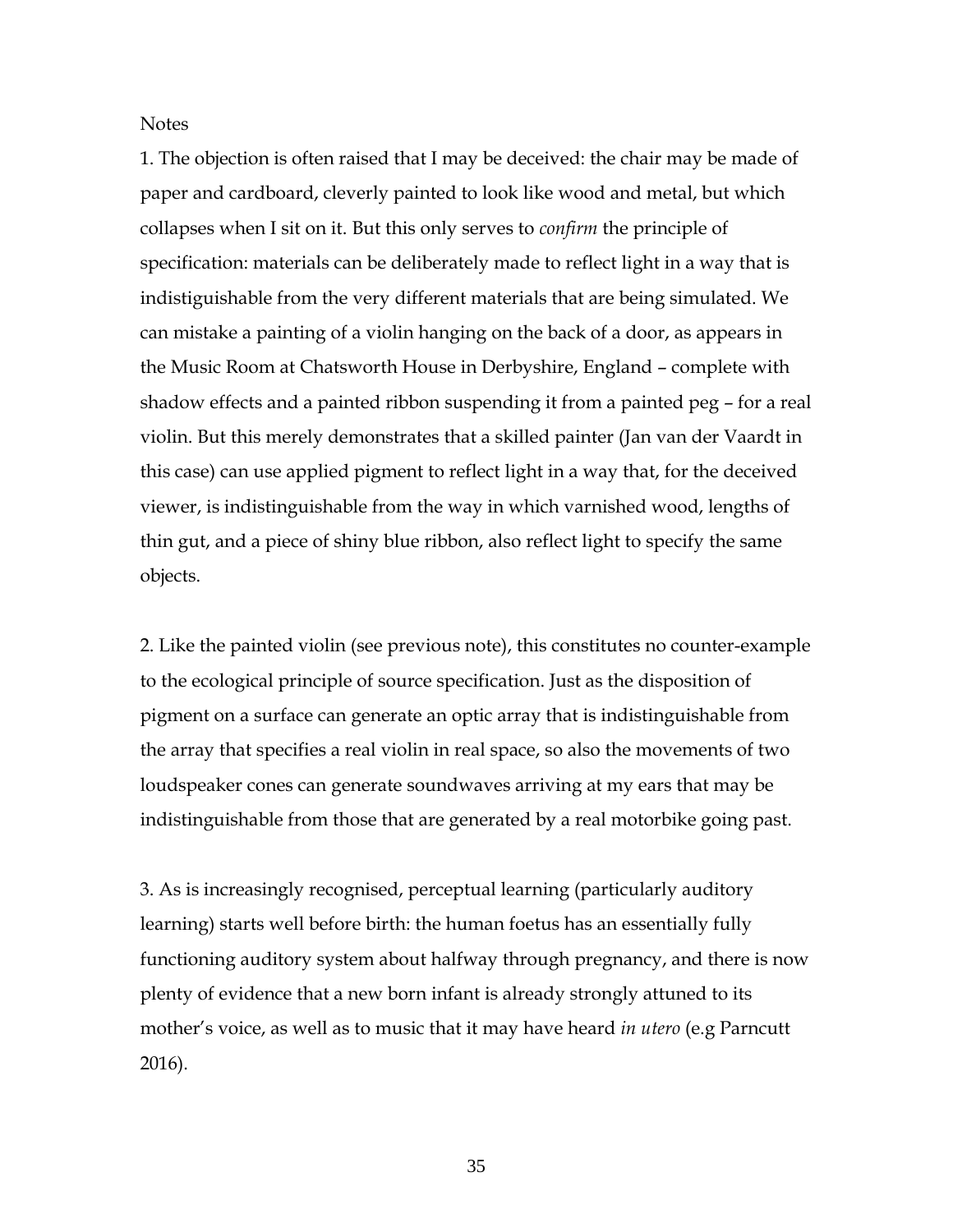4. The language of 'shaping' and 'growth' clearly has attractive similarities to the processes of shaping, growth and pruning of synaptic connections that are widely accepted as the basis of perceptual learning and memory (e.g. Rose 2003; Reybrouck and Brattico 2015). There are also affinities with connectionist models of human perception, as discussed in Clarke 2005, p. 25-32.

5. These can be heard at:<https://www.youtube.com/watch?v=CJRE1y5uxOM> (Ravel, with scrolling score) and <https://www.youtube.com/watch?v=SQrb85O3HQA> (Kraftwerk – the spectrogram is from around 0:04 – 0:10)

6. A representative example of Zappa's approach to doo-wop can be heard at [https://www.youtube.com/watch?v=NBRUcElxhJU;](https://www.youtube.com/watch?v=NBRUcElxhJU) and Denise by Randy and the Rainbows at:<https://www.youtube.com/watch?v=xgqMW4CHClk>

7. The track can be heard at: [https://www.google.co.uk/webhp?sourceid=chrome](https://www.google.co.uk/webhp?sourceid=chrome-instant&ion=1&espv=2&ie=UTF-8#q=tricky+hell+is+round+the+corner)[instant&ion=1&espv=2&ie=UTF-8#q=tricky+hell+is+round+the+corner](https://www.google.co.uk/webhp?sourceid=chrome-instant&ion=1&espv=2&ie=UTF-8#q=tricky+hell+is+round+the+corner)

8. For the developing literature on musical affordances see e.g. Reybrouck (2012); Windsor and de Bézenac (2012); and Krueger (2014).

9. The network title is 'Evaluating Methods of Aesthetic Enquiry across Disciplines'.

10. Mukařovský (1891-1975) was a member of the Prague Linguistic Circle and was also known for his association with Russian Formalism. His best known text is probably *Aesthetic function, form and value as social facts* (1970).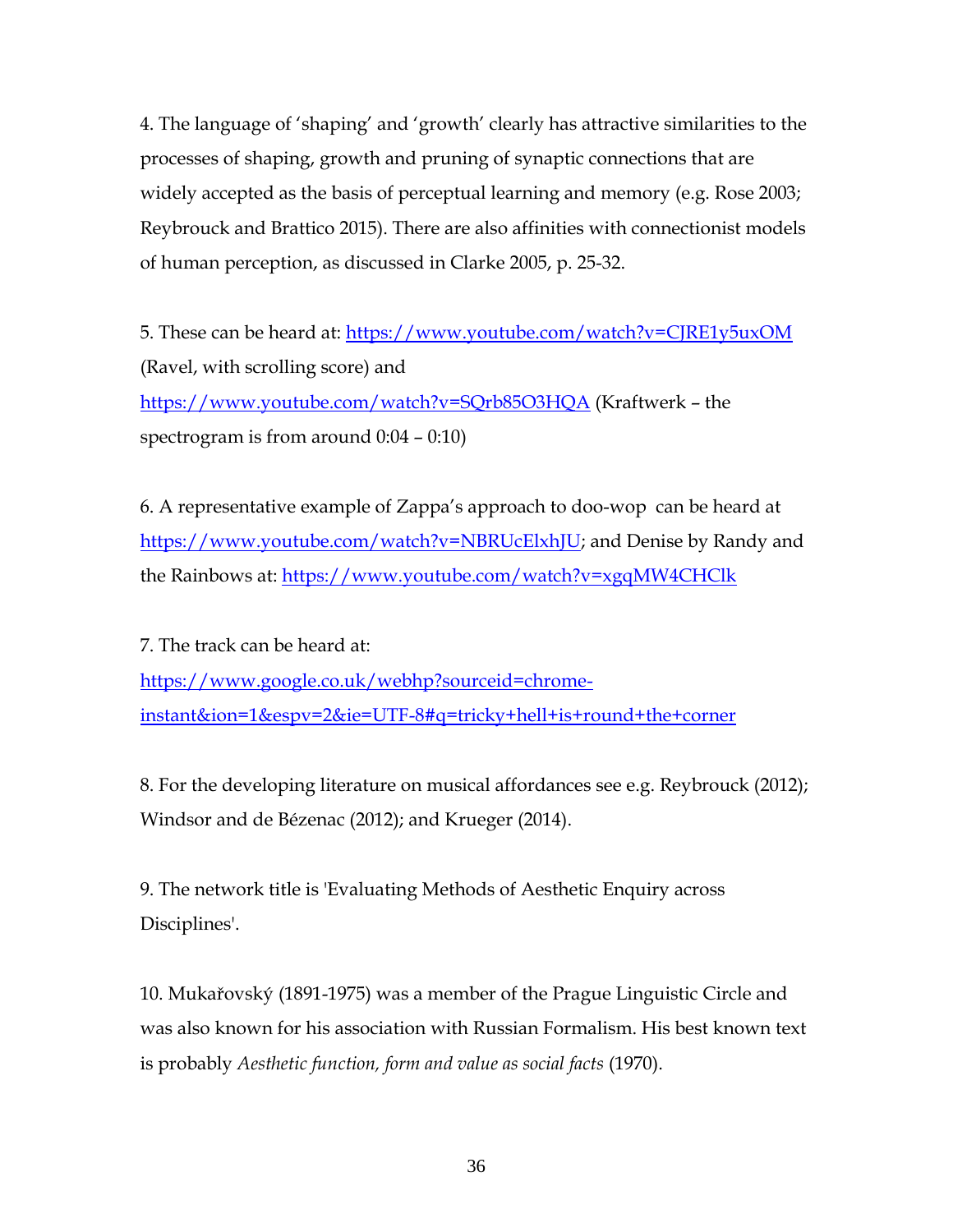11. [https://www.tandfonline.com/doi/full/10.1080/17561310.2015.1049476.](https://www.tandfonline.com/doi/full/10.1080/17561310.2015.1049476) Accessed 2 March 2018.

12. See, for instance, this discussion of the Open Senses festival held in London, May 2017: 'Singer [Stephanie Singer, composer and founder of Bittersuite] thinks the reason so many people are interested in the multi-sensory (or multi-modal) field right now is because the rocketing use of technology has resulted in less physical interaction in a society ever more divided by screens. "The festival comes at a time when we are experiencing a lack of intimacy in our daily lives," she says. "Digital is great, but digital needs to come with a human element... Technologists are thinking about how to make tech more synonymous with the body, to move beyond clunky technology."'.

[https://www.standard.co.uk/go/london/arts/open-senses-festival-how-a](https://www.standard.co.uk/go/london/arts/open-senses-festival-how-a-multisensory-extravaganza-is-heightening-the-capitals-delights-a3535061.html)[multisensory-extravaganza-is-heightening-the-capitals-delights-a3535061.html.](https://www.standard.co.uk/go/london/arts/open-senses-festival-how-a-multisensory-extravaganza-is-heightening-the-capitals-delights-a3535061.html) Accessed 04.03.18.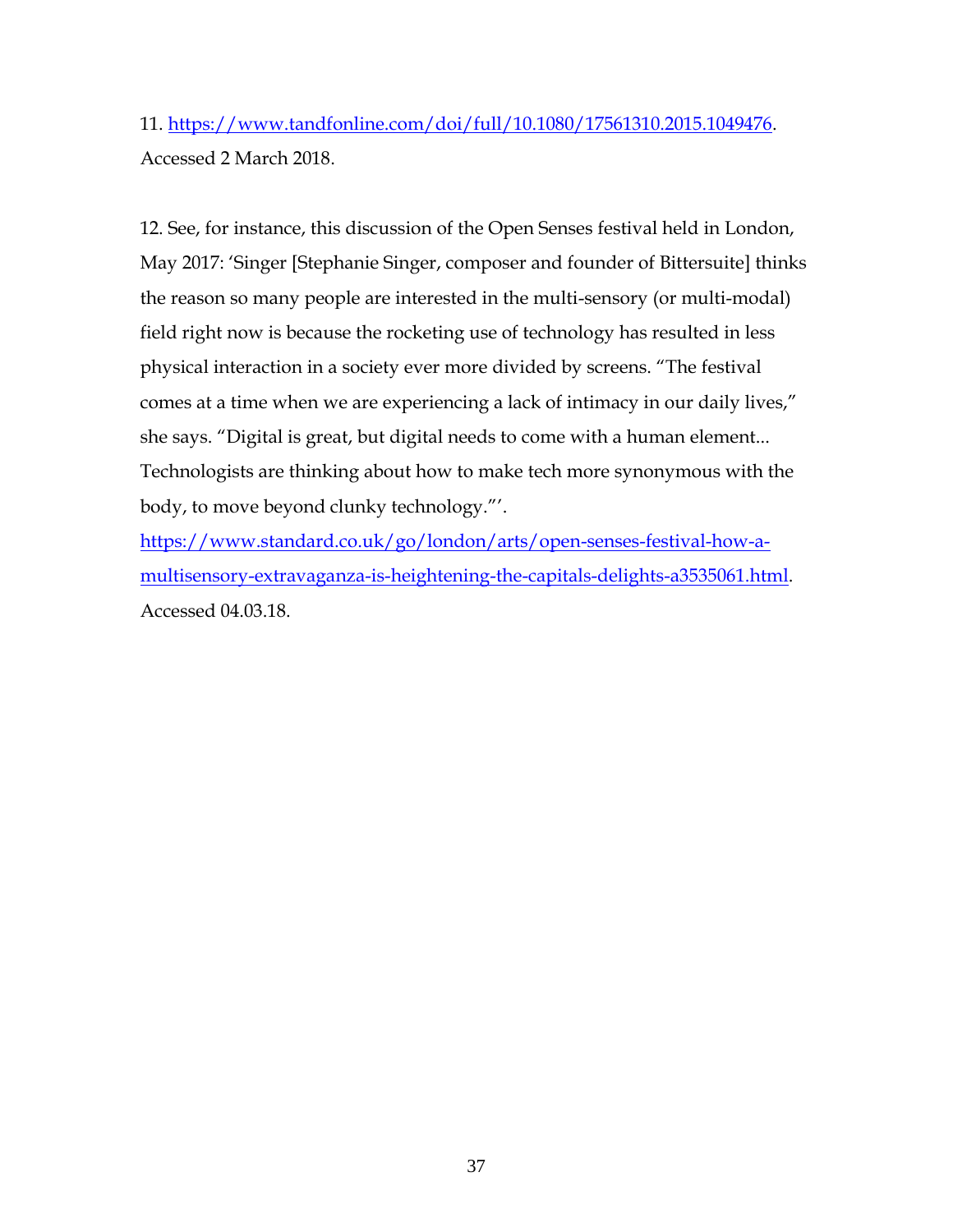#### References

Adorno, Theodor. 1997. *Aesthetic Theory*, edited by Gretel Adorno and Ralf Tiedemann and translated by Robert Hullot-Kentor. London: Athlone.

Balzano, Gerald J. 1986. Music perception as detection of pitch–time constraints. In *Event Cognition: An Ecological Perspective* edited by Vicky McCabe and Gerald Balzano, 217-233. Hillsdale, NJ: Erlbaum.

Bingham, Goeffrey. 2000. Events (like objects) are things, can have affordance properties, and can be perceived. *Ecological Psychology*, **12** (1), 29-36.

Chemero, Anthony. 2000. What events are. *Ecological Psychology*, **12** (1), 37-42.

Clarke, Eric F. 1987. Categorical rhythm perception: an ecological perspective. In *Action and Perception in Rhythm and Music* edited by Alf Gabrielsson, 19- 33*.* Stockholm: Publications of the Swedish Academy of Music, no. 55.

Clarke, Eric F. 2005. *Ways of Listening: an Ecological Approach to the Perception of Musical Meaning*. New York: Oxford University Press.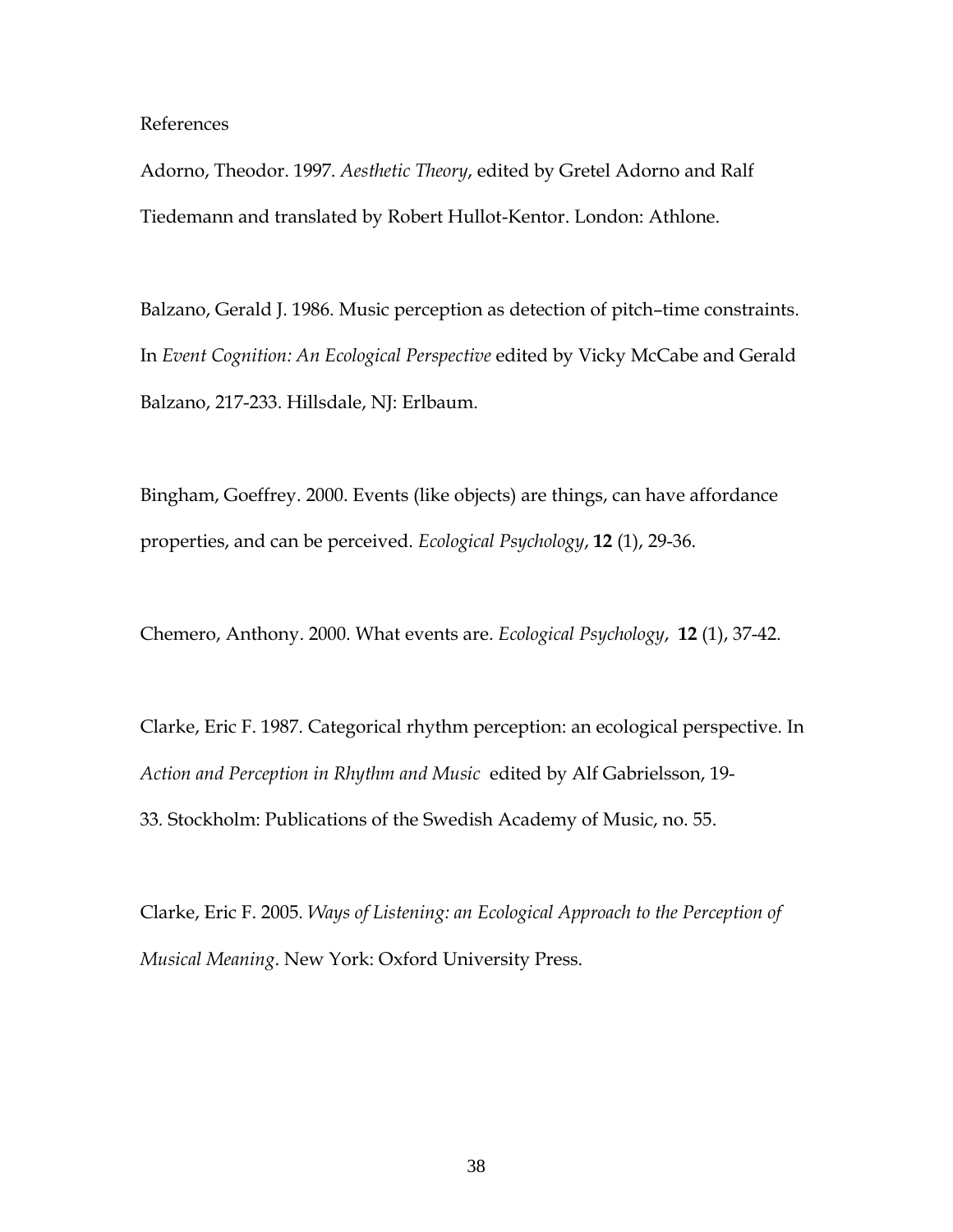Clarke, Eric F. 2012. What's going on: music, psychology and ecological theory. In *The Cultural Study of Music: A Critical Introduction*, 2nd ed., edited by Martin Clayton, Trevor Herbert and Richard Middleton, 333-342. London: Routledge.

Cogan, Robert. 1984. *New Images of Musical Sound*. Cambridge, MA.: Harvard University Press.

Cook, Nicholas. 2002. Theorizing musical meaning *Music Theory Spectrum*, **23**, 170-195.

Dibben, Nicola. 2001. What do we hear when we hear music? Music perception and musical material. *Musicae Scientiae*, **5** (2), 161-194

Gaver, William. W. 1993a. What in the world do we hear?: An ecological approach to auditory event perception. *Ecological Psychology*, 5 (1), 1-29.

Gaver, William W. 1993b. How do we hear in the world?: Explorations in ecological acoustics. *Ecological Psychology*, 5 (4), 285-313.

Gibson, Eleanor J. 1969. *Principles of Perceptual Learning and Development*. New York: Appleton-Century-Crofts.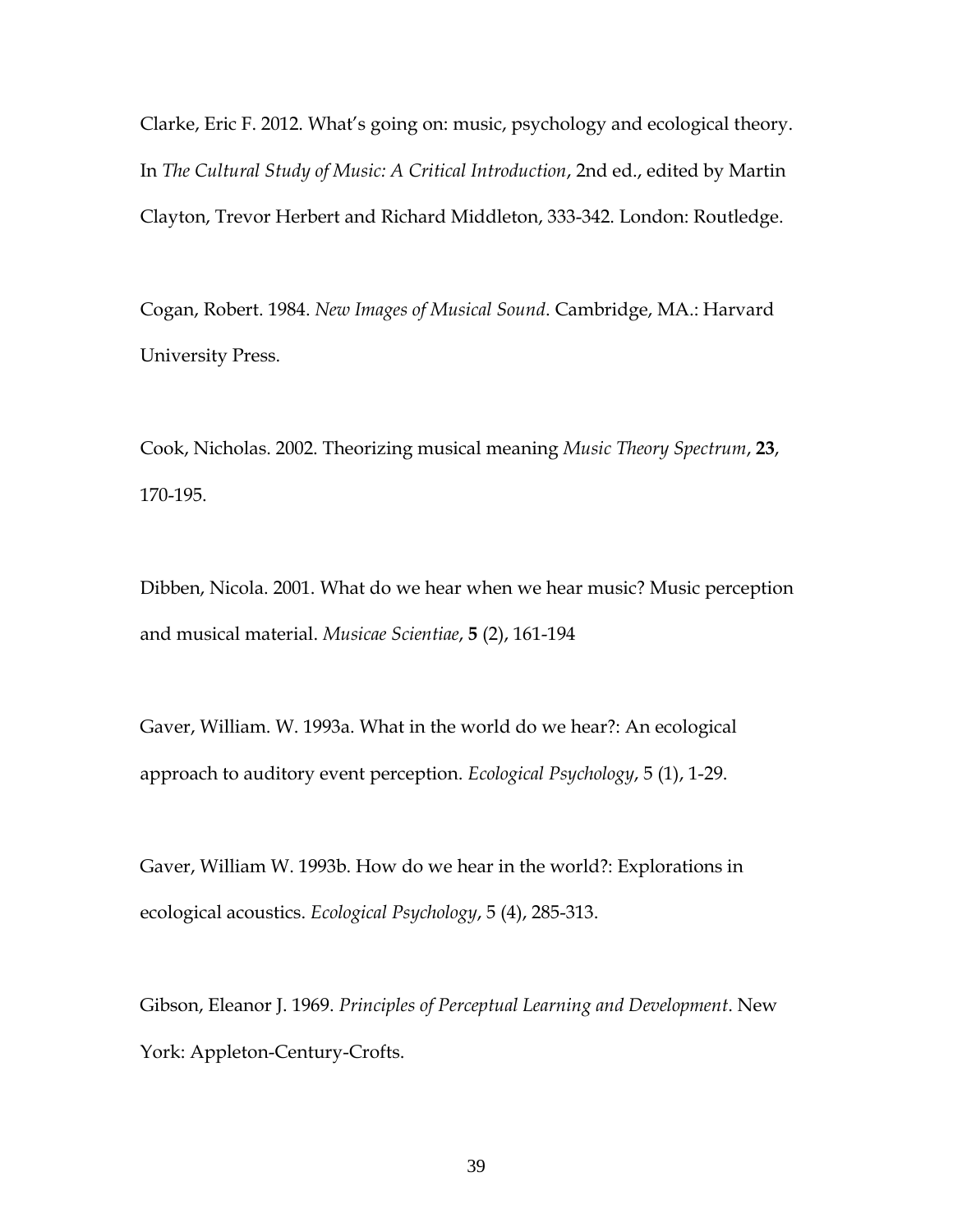Gibson, James J. 1966. *The Senses Considered as Perceptual Systems*. Boston: Houghton Mifflin.

Gibson, James J. 1979. *The Ecological Approach to Visual Perception*. Hillsdale, NJ: Lawrence Erlbaum Associates.

Gjerdingen, Robert O., and Perrott, David. 2008. Scanning the dial: The rapid recognition of music genres. *Journal of New Music Research*, 37 (2), 93-100.

Guyer, Paul. 2016. 18th century German aesthetics. In E. N. Zalta (Ed): *The Stanford Encyclopedia of Philosophy* (Winter 2016 Edition). Available at https://plato.stanford.edu/archives/win2016/entries/aesthetics-18th-german/

Huron, David. 2006. *Sweet Anticipation: Music and the Psychology of Expectation*. Cambridge Mass.: MIT Press

Krueger, Joel. 2014. Affordances and the musically extended mind. *Frontiers in Psychology*, **4,** 1003.

Krumhansl, Carol L. 2010. Plink: 'thin slices' of music. *Music Perception*, 27 (5), 337–354.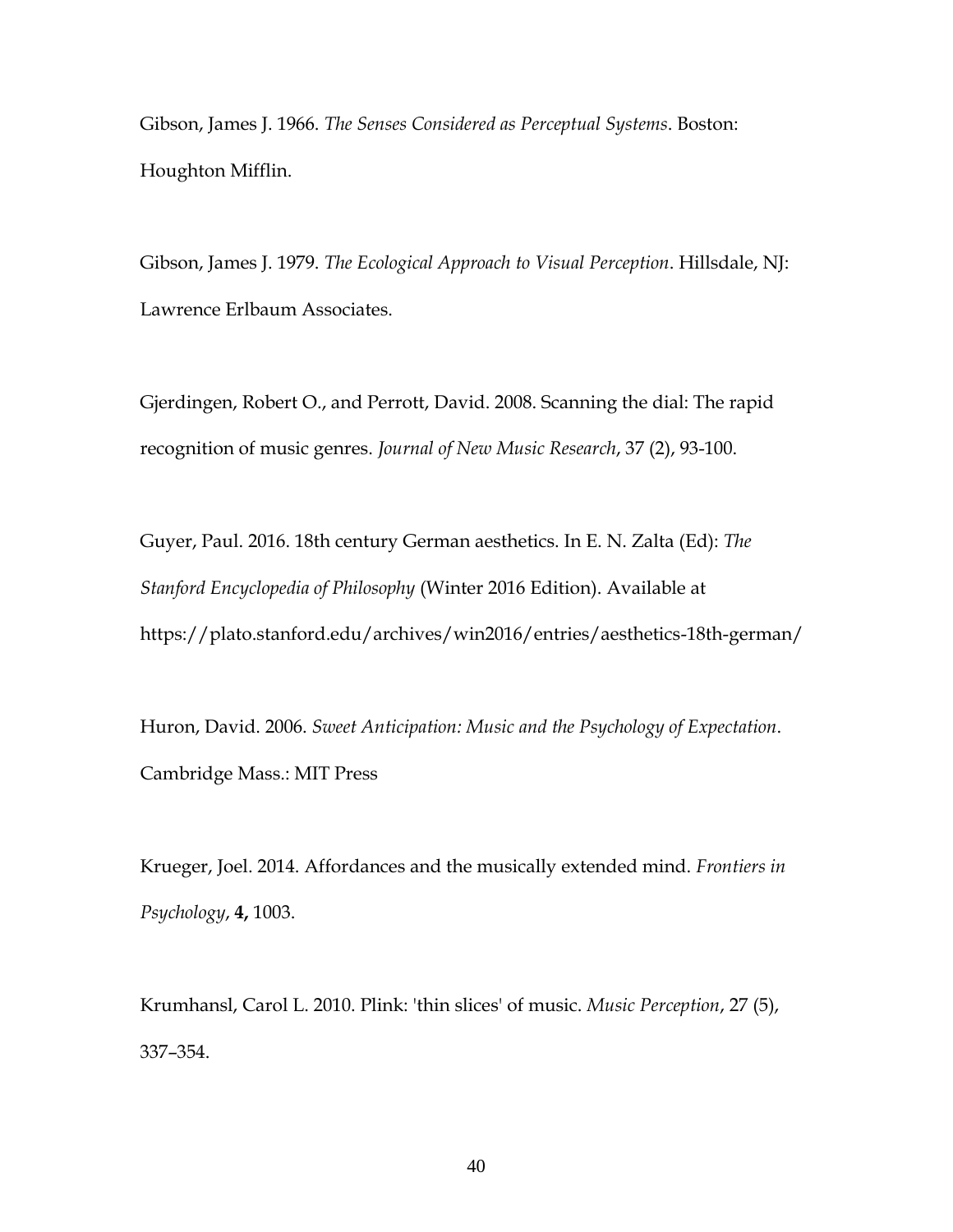Krumhansl, Carol L. and Zupnick, Justin A. 2013. Cascading reminiscence bumps in popular music. *Psychological Science*, 24 (10), 2057-2068

Lombardo, Thomas J. (1987) *The Reciprocity of Perceiver and Environment: the Evolution of James J. Gibson's Ecological Psychology*. Hillsdale NJ: Erlbaum Associates.

McAdams, Stephen, Depalle, Philippe and Clarke, Eric F. 2004. Analyzing musical sound. In *Empirical Musicology: Aims, Methods, Prospects* edited by Eric F. Clarke and Nicholas Cook, 157-196 . Oxford: Oxford University Press.

McClary, Susan. 1991. *Feminine Endings: Music, Gender and Sexuality*. Minneapolis: University of Minnesota Press.

Meyer, Leonard B. 1967. *Music, the Arts, and Ideas: Patterns and Predictions in Twentieth-Century Culture*. Chicago: University of Chicago Press.

Moles, Abraham. 1966. *Information Theory and Esthetic Perception*. Urbana: University of Illinois Press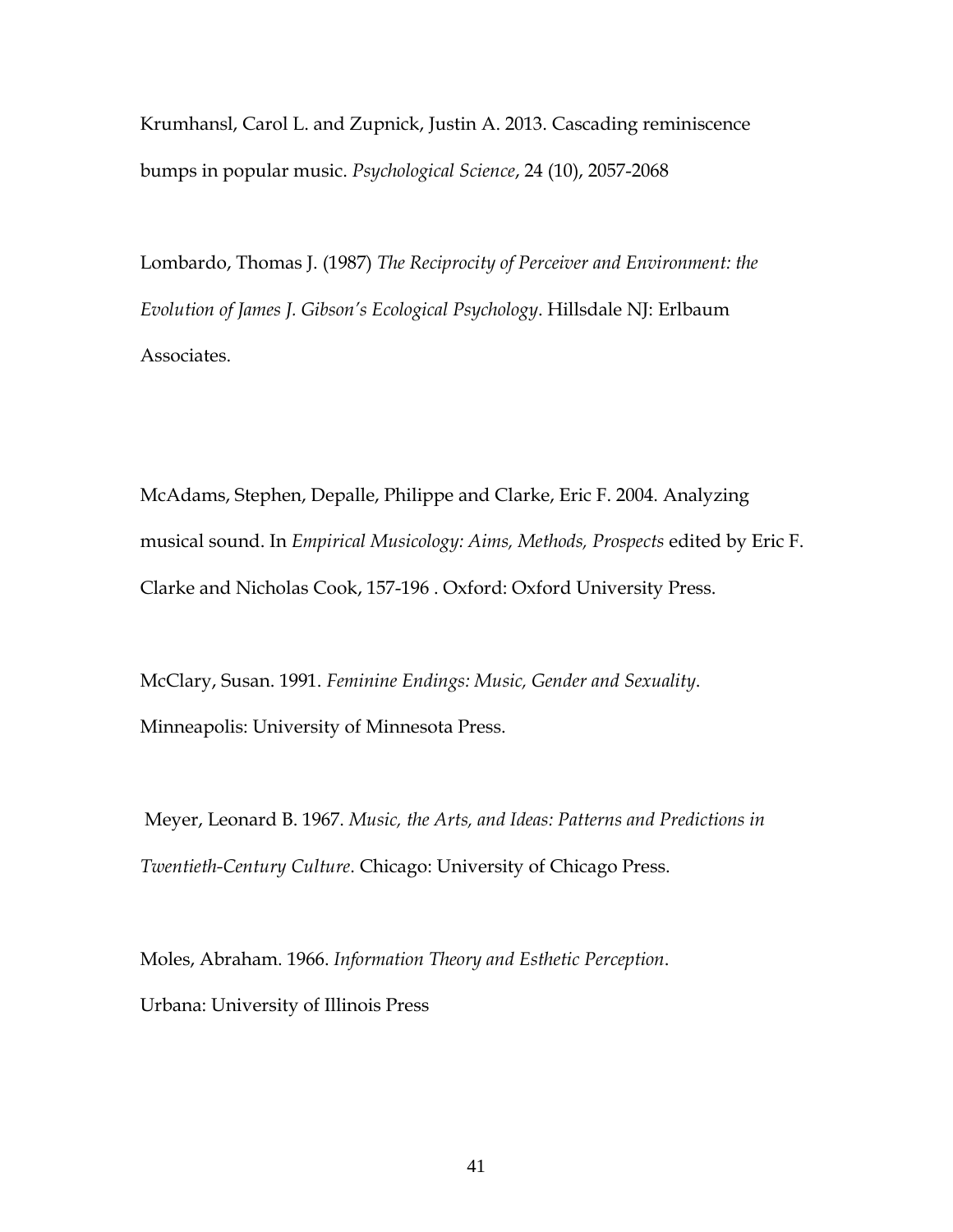Mukařovský, Jan. 1970. *Aesthetic function, form and value as social facts* Ann Arbor: University of Michigan Press.

Narmour, Eugene. 1990. *The Analysis and Cognition of Basic Melodic Structures: The Implication-Realization Model*. Chicago: University of Chicago Press.

Parncutt, Richard. 2016. Prenatal development and the phylogeny and ontogeny of musical behavior. In *The Oxford Handbook of Music Psychology,* 2nd ed., edited by Susan Hallam, Ian Cross and Michael Thaut, 371-386. Oxford: Oxford University Press.

Plazak, Joseph and Huron, David. 2011. The first three seconds: listener knowledge gained from brief musical excerpts. *Musicae Scientiae*, 15 (1), 29-44.

Ramstead, Maxwell J. D., Veissière, Samuel. P. L. and Kirmayer, Laurence J. 2016. Cultural affordances: scaffolding local worlds through shared intentionality and regimes of attention *Frontiers in Psychology*, **7**, 1090. DOI:

10.3389/fpsyg.2016.01090

Reybrouck, Mark. 2005. A biosemiotic and ecological approach to music Cognition: event perception between auditory listening and cognitive economy. *Axiomathes. An International Journal in Ontology and Cognitive Systems*, **15** (2), 229- 266.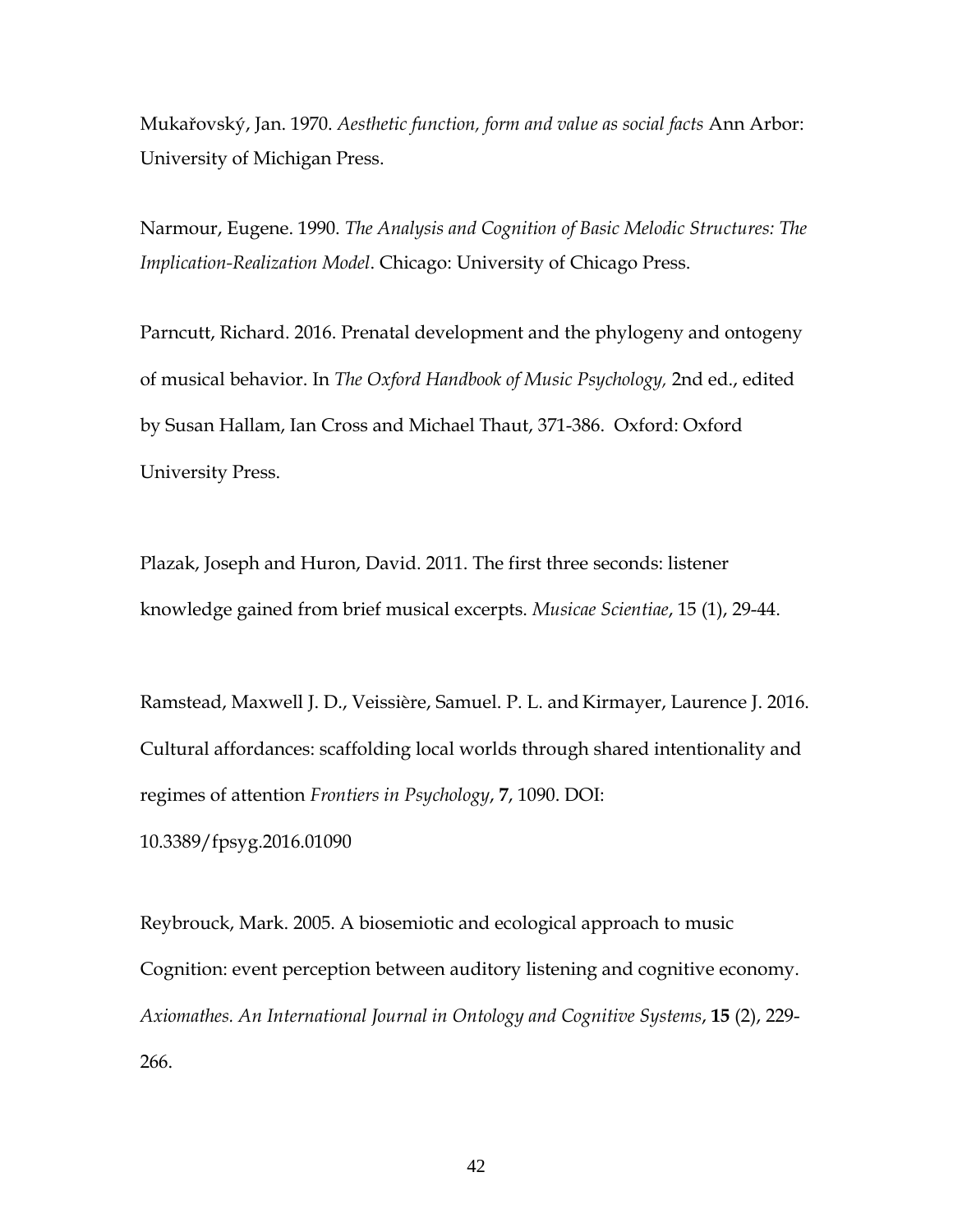Reybrouck, Mark. 2012. Musical sense-making and the concept of affordance: an ecosemiotic and experiential approach. *Biosemiotics*, **5** (3), 391-409.

Reybrouck, Mark and Brattico, Elvira. 2015. Neuroplasticity beyond sounds: neural adaptations followinglLong-term musical aesthetic experiences. *Brain Sciences*, **5** (1), 69-91

Rietveld, Erik and Kiverstein, Julian. 2014. A rich landscape of affordances, *Ecological Psychology*, **26** (4), 325-352. DOI: 10.1080/10407413.2014.958035

Rose, Stephen P. R. (2003) *The Making of Memory: from Molecules to Mind.* Revised edition. London: Vintage.

Szokolszky, Agnes and Read, Catherine. 2018. Developmental ecological psychology and a coalition of ecological–relational developmental approaches, *Ecological Psychology*, **30** (1), 6-38. DOI: 10.1080/10407413.2018.1410409

Windsor, Luke. 2000. Through and around the acousmatic: the interpretation of electroacoustic sounds. In *Music, Electronic Media and Culture* edited by Simon Emmerson, 7-33. Aldershot: Ashgate.